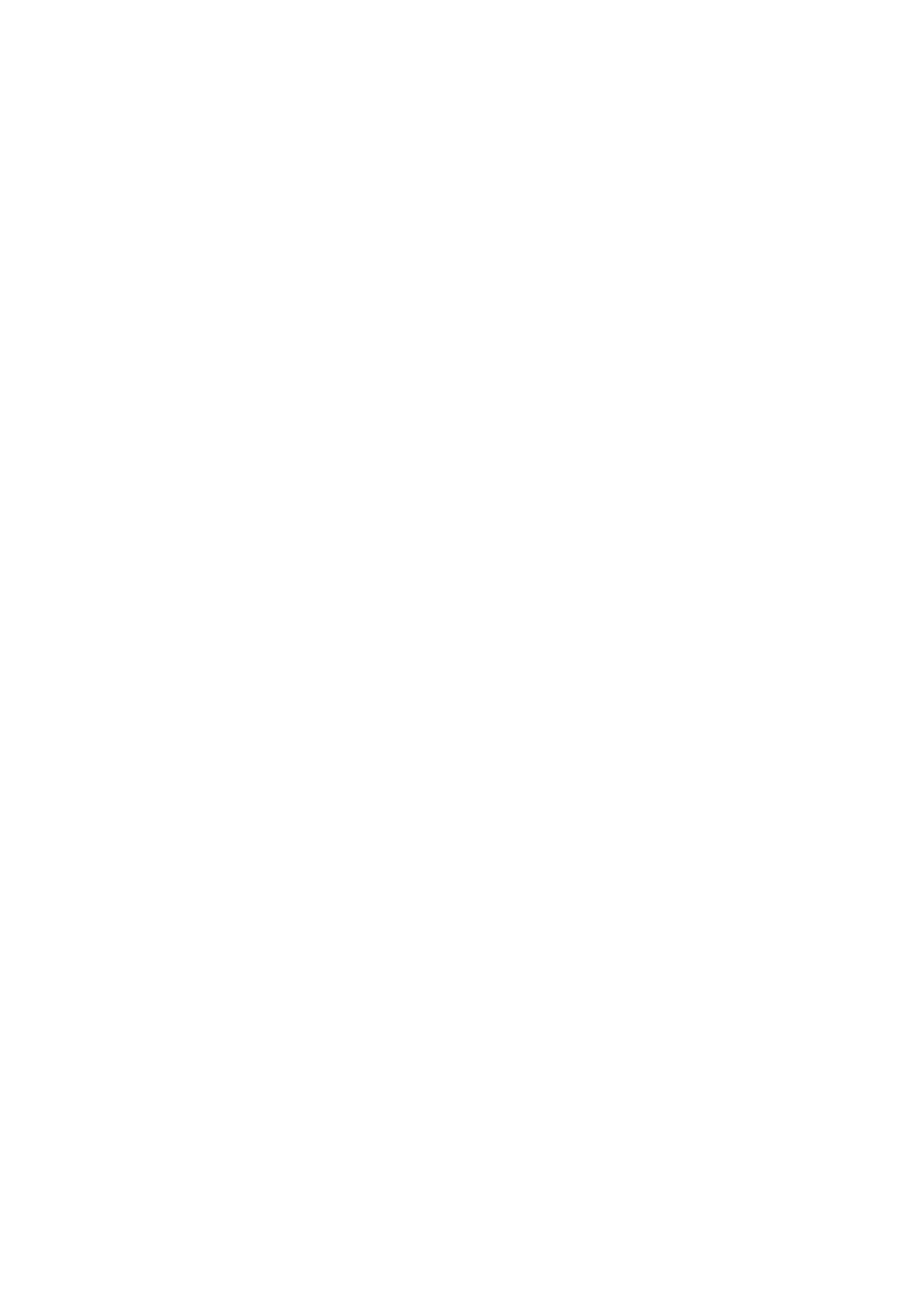# **LOCAL GOVERNMENT ACT 1995**

# TAMALA PARK REGIONAL COUNCIL

# MEETING PROCEDURES LOCAL LAW 2021

# **CONTENTS**

| 1.1<br>1.2<br>1.3<br>1.4<br>$1.5\,$<br>$2.1\,$<br>2.2<br>2.3<br>2.4<br>2.5<br>2.6<br>2.7<br>2.8<br>2.9<br>2.10<br>2.11<br>2.12<br>3.1<br>3.2<br>3.3<br>3.4<br>3.5<br>4.1<br>4.2<br>4.3<br>4.4<br>4.5<br>4.6<br>4.7<br>4.8<br>4.9<br>4.10<br>4.11<br>4.12<br>4.13<br>5.1<br>5.2<br>5.3 |  |  |
|---------------------------------------------------------------------------------------------------------------------------------------------------------------------------------------------------------------------------------------------------------------------------------------|--|--|
|                                                                                                                                                                                                                                                                                       |  |  |
|                                                                                                                                                                                                                                                                                       |  |  |
|                                                                                                                                                                                                                                                                                       |  |  |
|                                                                                                                                                                                                                                                                                       |  |  |
|                                                                                                                                                                                                                                                                                       |  |  |
|                                                                                                                                                                                                                                                                                       |  |  |
|                                                                                                                                                                                                                                                                                       |  |  |
|                                                                                                                                                                                                                                                                                       |  |  |
|                                                                                                                                                                                                                                                                                       |  |  |
|                                                                                                                                                                                                                                                                                       |  |  |
|                                                                                                                                                                                                                                                                                       |  |  |
|                                                                                                                                                                                                                                                                                       |  |  |
|                                                                                                                                                                                                                                                                                       |  |  |
|                                                                                                                                                                                                                                                                                       |  |  |
|                                                                                                                                                                                                                                                                                       |  |  |
|                                                                                                                                                                                                                                                                                       |  |  |
|                                                                                                                                                                                                                                                                                       |  |  |
|                                                                                                                                                                                                                                                                                       |  |  |
|                                                                                                                                                                                                                                                                                       |  |  |
|                                                                                                                                                                                                                                                                                       |  |  |
|                                                                                                                                                                                                                                                                                       |  |  |
|                                                                                                                                                                                                                                                                                       |  |  |
|                                                                                                                                                                                                                                                                                       |  |  |
|                                                                                                                                                                                                                                                                                       |  |  |
|                                                                                                                                                                                                                                                                                       |  |  |
|                                                                                                                                                                                                                                                                                       |  |  |
|                                                                                                                                                                                                                                                                                       |  |  |
|                                                                                                                                                                                                                                                                                       |  |  |
|                                                                                                                                                                                                                                                                                       |  |  |
|                                                                                                                                                                                                                                                                                       |  |  |
|                                                                                                                                                                                                                                                                                       |  |  |
|                                                                                                                                                                                                                                                                                       |  |  |
|                                                                                                                                                                                                                                                                                       |  |  |
|                                                                                                                                                                                                                                                                                       |  |  |
|                                                                                                                                                                                                                                                                                       |  |  |
|                                                                                                                                                                                                                                                                                       |  |  |
|                                                                                                                                                                                                                                                                                       |  |  |
|                                                                                                                                                                                                                                                                                       |  |  |
|                                                                                                                                                                                                                                                                                       |  |  |
|                                                                                                                                                                                                                                                                                       |  |  |
|                                                                                                                                                                                                                                                                                       |  |  |
|                                                                                                                                                                                                                                                                                       |  |  |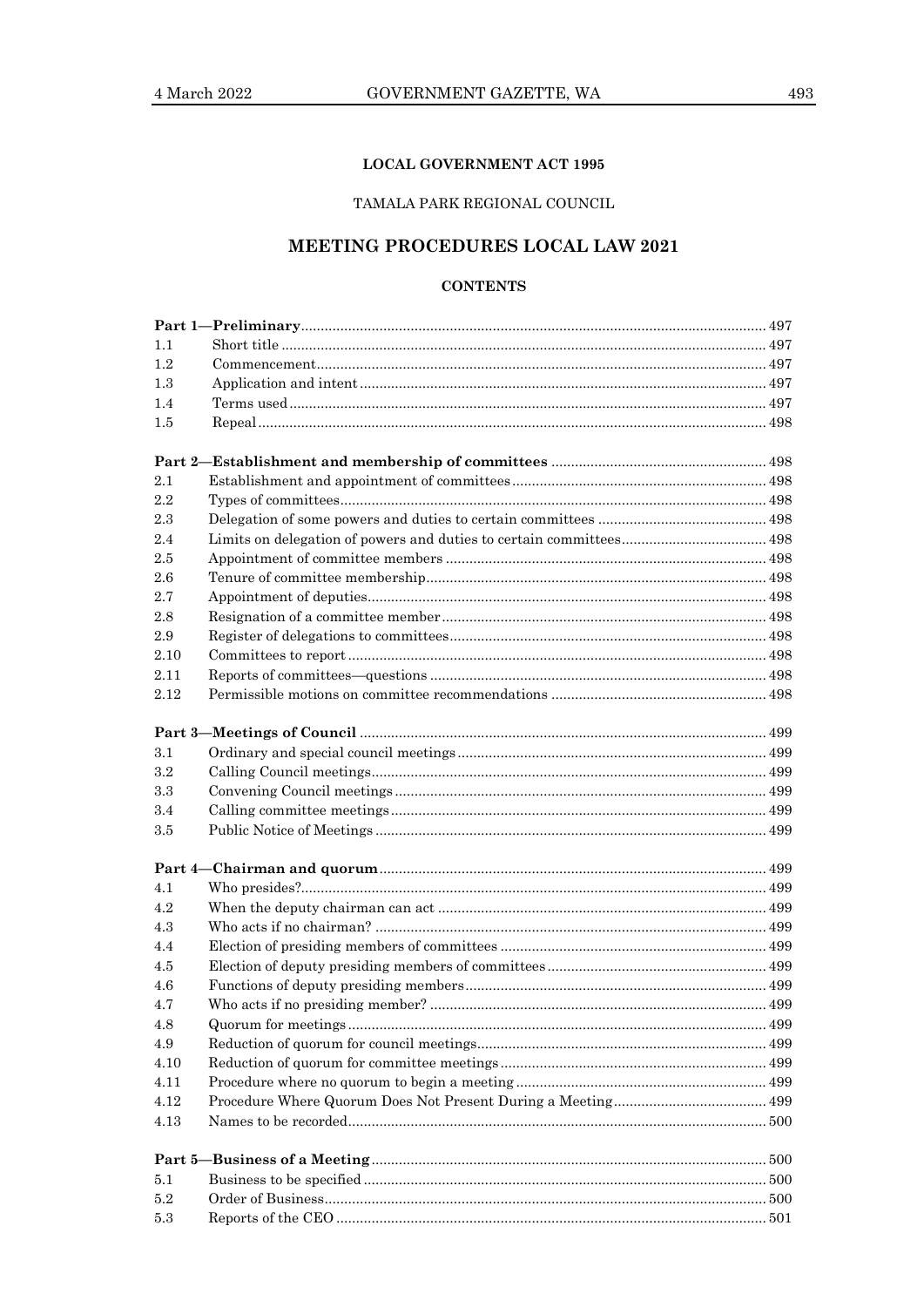| 494  | GOVERNMENT GAZETTE, WA | 4 March 2022 |
|------|------------------------|--------------|
| 5.4  |                        |              |
| 5.5  |                        |              |
| 5.6  |                        |              |
| 5.7  |                        |              |
| 5.8  |                        |              |
| 5.9  |                        |              |
| 5.10 |                        |              |
| 5.11 |                        |              |
|      |                        |              |
| 6.1  |                        |              |
| 6.2  |                        |              |
| 6.3  |                        |              |
| 6.4  |                        |              |
| 6.5  |                        |              |
| 6.6  |                        |              |
| 6.7  |                        |              |
| 6.8  |                        |              |
| 6.9  |                        |              |
| 6.10 |                        |              |
| 6.11 |                        |              |
| 6.12 |                        |              |
| 6.13 |                        |              |
| 6.14 |                        |              |
| 6.15 |                        |              |
| 6.16 |                        |              |
| 6.17 |                        |              |
| 6.18 |                        |              |
| 7.1  |                        |              |
| 7.2  |                        |              |
| 7.3  |                        |              |
| 7.4  |                        |              |
| 7.5  |                        |              |
| 7.6  |                        |              |
| 7.7  |                        |              |
| 7.8  |                        |              |
| 7.9  |                        |              |
| 7.10 |                        |              |
| 7.11 |                        |              |
| 7.12 |                        |              |
| 7.13 |                        |              |
| 7.14 |                        |              |
|      |                        |              |
| 7.15 |                        |              |
| 7.16 |                        |              |
|      |                        |              |
| 8.1  |                        |              |
| 8.2  |                        |              |
| 8.3  |                        |              |
| 8.4  |                        |              |
| 8.5  |                        |              |
| 8.6  |                        |              |
| 8.7  |                        |              |
|      |                        |              |
| 9.1  |                        |              |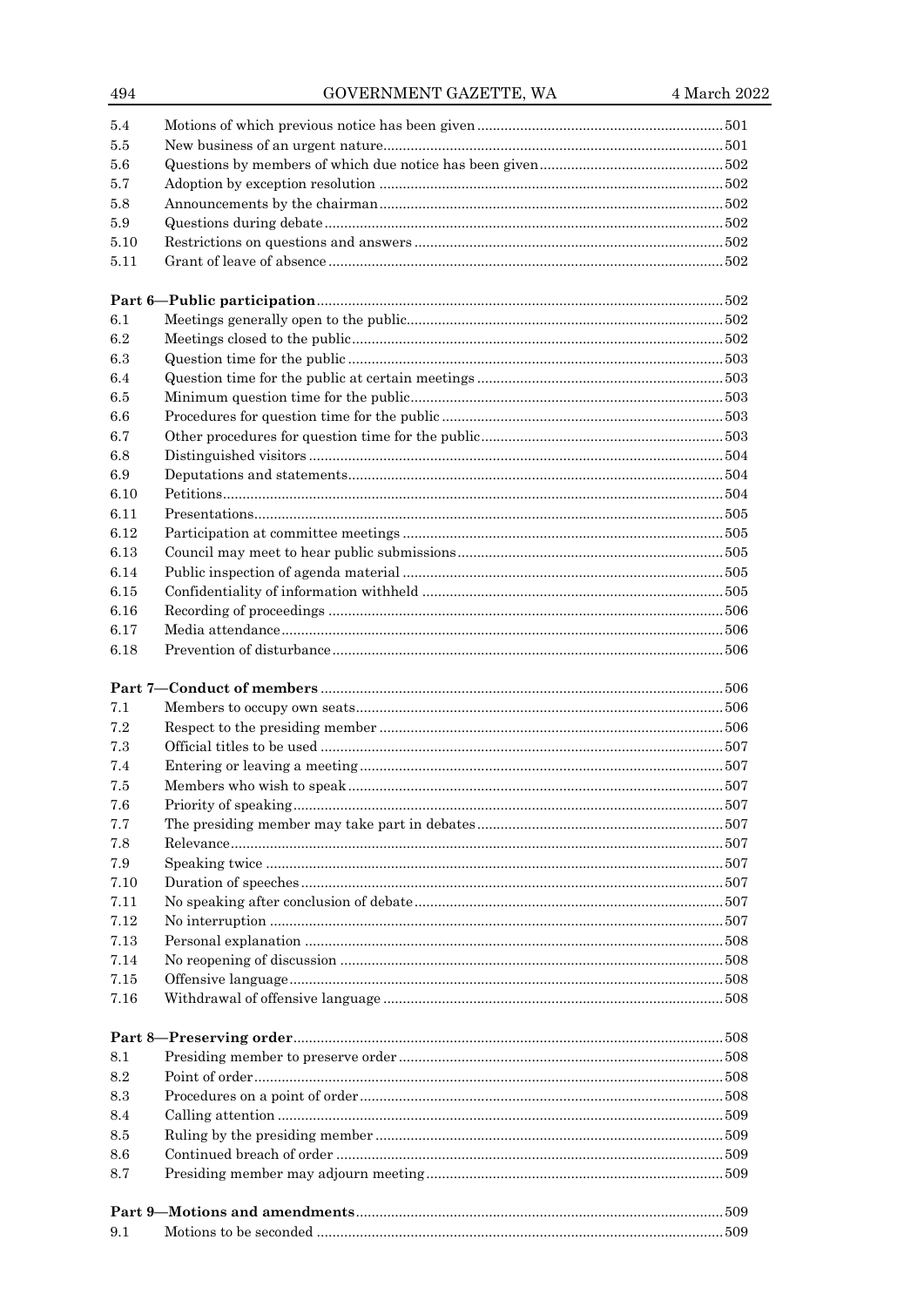| 9.2          |  |
|--------------|--|
| 9.3          |  |
| 9.4          |  |
| 9.5          |  |
| 9.6          |  |
| 9.7          |  |
| 9.8          |  |
| 9.9          |  |
| 9.10         |  |
| 9.11         |  |
| 9.12         |  |
| 9.13         |  |
| 9.14         |  |
| 9.15         |  |
|              |  |
|              |  |
| 10.1         |  |
| 10.2         |  |
| 10.3         |  |
| 10.4         |  |
| 10.5         |  |
| 10.6         |  |
| 10.7         |  |
| 10.8         |  |
| 10.9         |  |
| 10.10        |  |
| 10.11        |  |
| 10.12        |  |
|              |  |
|              |  |
| 11.1         |  |
|              |  |
|              |  |
| 12.1         |  |
| 12.2         |  |
| 12.3         |  |
| 12.4         |  |
|              |  |
|              |  |
| 13.1         |  |
| 13.2         |  |
| 13.3         |  |
| 13.4         |  |
|              |  |
|              |  |
| 14.1         |  |
| 14.2         |  |
|              |  |
|              |  |
| 15.1         |  |
| 15.2         |  |
| 15.3         |  |
| 15.4         |  |
| 15.5         |  |
|              |  |
|              |  |
|              |  |
|              |  |
| 16.1<br>16.2 |  |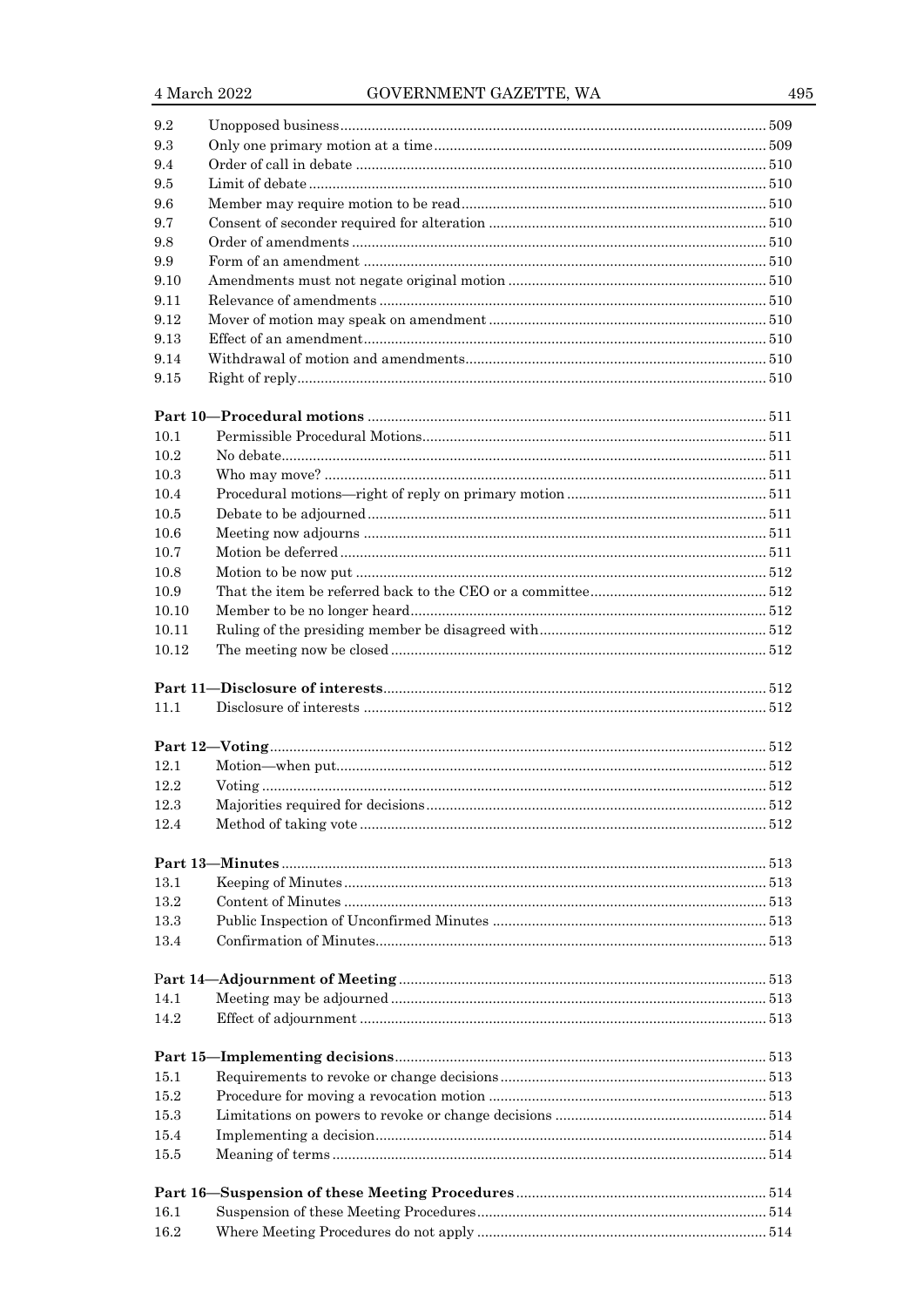# GOVERNMENT GAZETTE, WA

| 17.1 |  |  |
|------|--|--|
| 17.2 |  |  |
| 17.3 |  |  |
| 17.4 |  |  |
|      |  |  |
|      |  |  |
| 18.1 |  |  |
| 18.2 |  |  |
|      |  |  |
|      |  |  |
| 19.1 |  |  |
| 19.2 |  |  |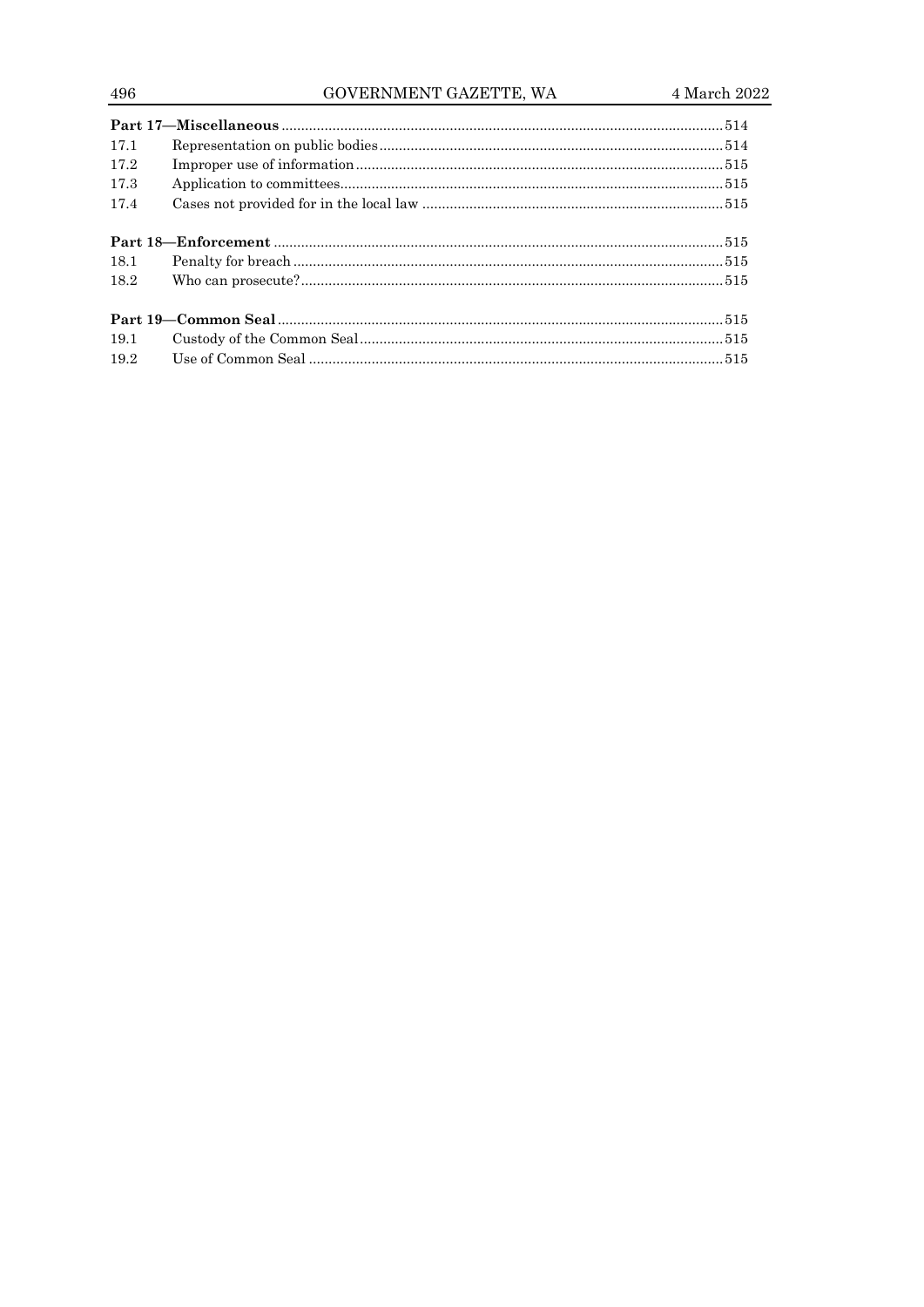#### **Local Government Act 1995**

Tamala Park Regional Council

# **Meeting Procedures Local Law 2021**

Under the powers conferred by the *Local Government Act 1995* and under all other powers enabling it, the Council of the Tamala Park Regional Council resolved on 17 February 2022 to make the following local law.

# **PART 1—PRELIMINARY**

#### **1.1 Short title**

(1) This is the *Tamala Park Regional Council Meeting Procedures Local Law 2021*.

(2) In the clauses that follow, this local law is referred to as *this local law* or *these Meeting Procedures*.

# **1.2 Commencement**

This local law commences 14 days after it is published in the *Government Gazette*.

#### **1.3 Application and intent**

(1) These Meeting Procedures contain the rules that apply to the conduct of meetings of the Council and its committees.

(2) Meetings are to be conducted in accordance with the Act, the Regulations, the Model Code of Conduct and this local law.

(3) These Meeting Procedures are intended to result in—

- (a) better decision making by the Council and its committees;
- (b) the orderly conduct of meetings dealing with Council business;
- (c) better understanding of the process of conducting meetings; and
- (d) more efficient and effective use of time at meetings.

# **1.4 Terms used**

(1) In this local law, unless the context requires otherwise—

*absolute majority* has the meaning given to it in the Act;

*Act* means the *Local Government Act 1995*;

- **CEO** means the Chief Executive Officer or Acting Chief Executive Officer for the time being of the TPRC;
- *chairman* means the chairman of the TPRC elected under clause 6.3 of the Establishment Agreement;

*committee* means a committee of the Council (established under section 5.8 of the Act);

*Council* means the Council of TPRC;

- *Council member,* or *member*, means a member of the Council;
- *deputy chairman* means the deputy chairman of the TPRC elected under clause 6.3 of the Establishment Agreement;

*employee* means a person employed by the TPRC under section 5.36 of the Act;

- *Establishment Agreement* means the Establishment Agreement of the TPRC approved by the Minister on 24 January 2006;
- *meeting* means a meeting of the Council or of a committee;
- *member* has the same meaning as *Council member*;

*Minister* means the Minister responsible for administering the Act;

*minor amendment*, in relation to a motion, means an amendment which does not alter the basic intent of the motion to which the amendment applies;

*participant* means a local government that is a party to the Establishment Agreement;

# *presiding member* means—

- (a) in respect of the Council, the person presiding under section 5.6 of the Act (see clause 4.1); and
- (b) in respect of a committee, the person presiding under sections 5.12, 5.13 and 5.14 of the Act (see clauses 4.4 and 4.5);

*primary motion* means an original motion, or an original motion as amended, but does not include an amendment motion or a procedural motion;

*Regulations* means the *Local Government (Administration) Regulations 1996*;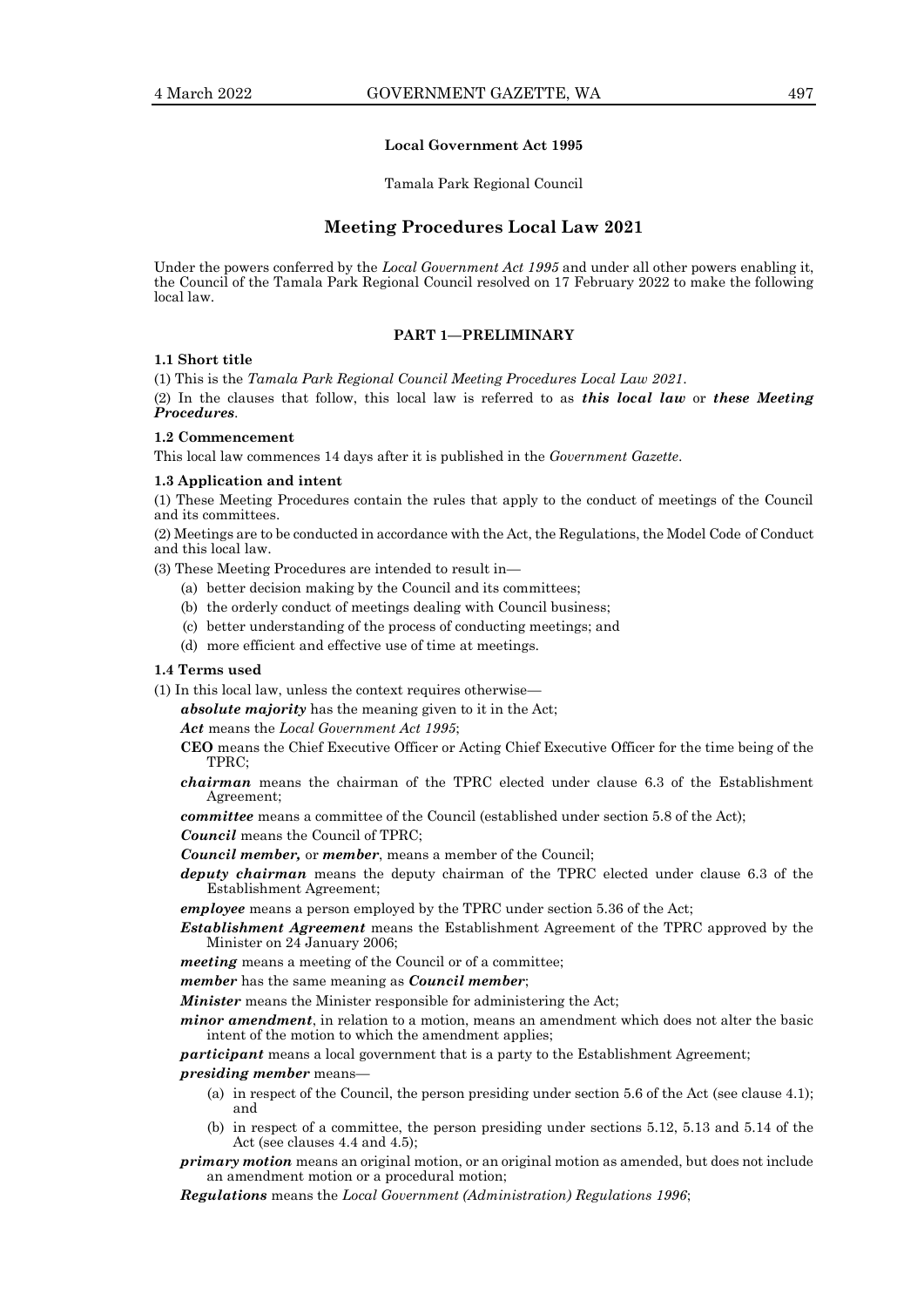*Model Code of Conduct* means the model code of conduct prescribed in the *Local Government (Model Code of Conduct) Regulations 2021*, as adopted by the TPRC under section 5.104 of the Act;

*simple majority* means more than 50% of the members present and voting; and

*TPRC* means the Tamala Park Regional Council.

(2) Unless otherwise defined, the terms used in this local law have the meaning given to them in the Act and Regulations.

# **1.5 Repeal**

The *Tamala Park Regional Council Standing Orders Local Law 2006* published in the *Government Gazette* on 4 August 2006, is repealed.

# **PART 2—ESTABLISHMENT AND MEMBERSHIP OF COMMITTEES**

# **2.1 Establishment and appointment of committees**

(1) The establishment of committees is dealt with in the Act.

(2) A Council resolution to establish a committee under section 5.8 of the Act is to include—

- (a) the terms of reference or functions of the committee;
	- (b) either—
		- (i) the names or titles of the members, employees and any other persons to be appointed to the committee; or
		- (ii) the number of members, employees and any other persons to be appointed to the committee and a provision that they be appointed under a separate resolution; and
	- (c) details of the delegation of any powers or duties to the committee under section 5.16 of the Act.

# **2.2 Types of committees**

The types of committees are dealt with in the Act.

# **2.3 Delegation of some powers and duties to certain committees**

The delegation of some powers and duties to certain committees is dealt with in the Act.

# **2.4 Limits on delegation of powers and duties to certain committees**

The limits on the delegation of powers and duties to certain committees are dealt with in the Act.

# **2.5 Appointment of committee members**

The appointment of committee members is dealt with in the Act.

# **2.6 Tenure of committee membership**

Tenure of committee membership is dealt with in the Act.

# **2.7 Appointment of deputies**

The appointment of a person to be a deputy of a member of a committee is dealt with in the Act.

# **2.8 Resignation of a committee member**

The resignation of a committee member is dealt with in the Regulations.

# **2.9 Register of delegations to committees**

The register of delegations to committees is dealt with in the Act.

# **2.10 Committees to report**

A committee—

- (a) is answerable to the Council;
- (b) is to report on its activities when, and to the extent, required by the Council; and
- (c) is to prepare and submit to the Council a report containing recommendations.

# **2.11 Reports of committees—questions**

Where a recommendation of a committee is submitted for adoption by the council, any council member may direct questions directly relating to the recommendation, through the presiding member of the council, to the presiding member of the committee or to any member of the committee in attendance.

# **2.12 Permissible motions on committee recommendations**

A recommendation made by a committee may be—

- (a) adopted by the Council without amendment;
- (b) rejected by the Council and replaced by an alternative decision;
- (c) amended, and adopted as amended, by the Council; or
- (d) referred back to the committee for further consideration.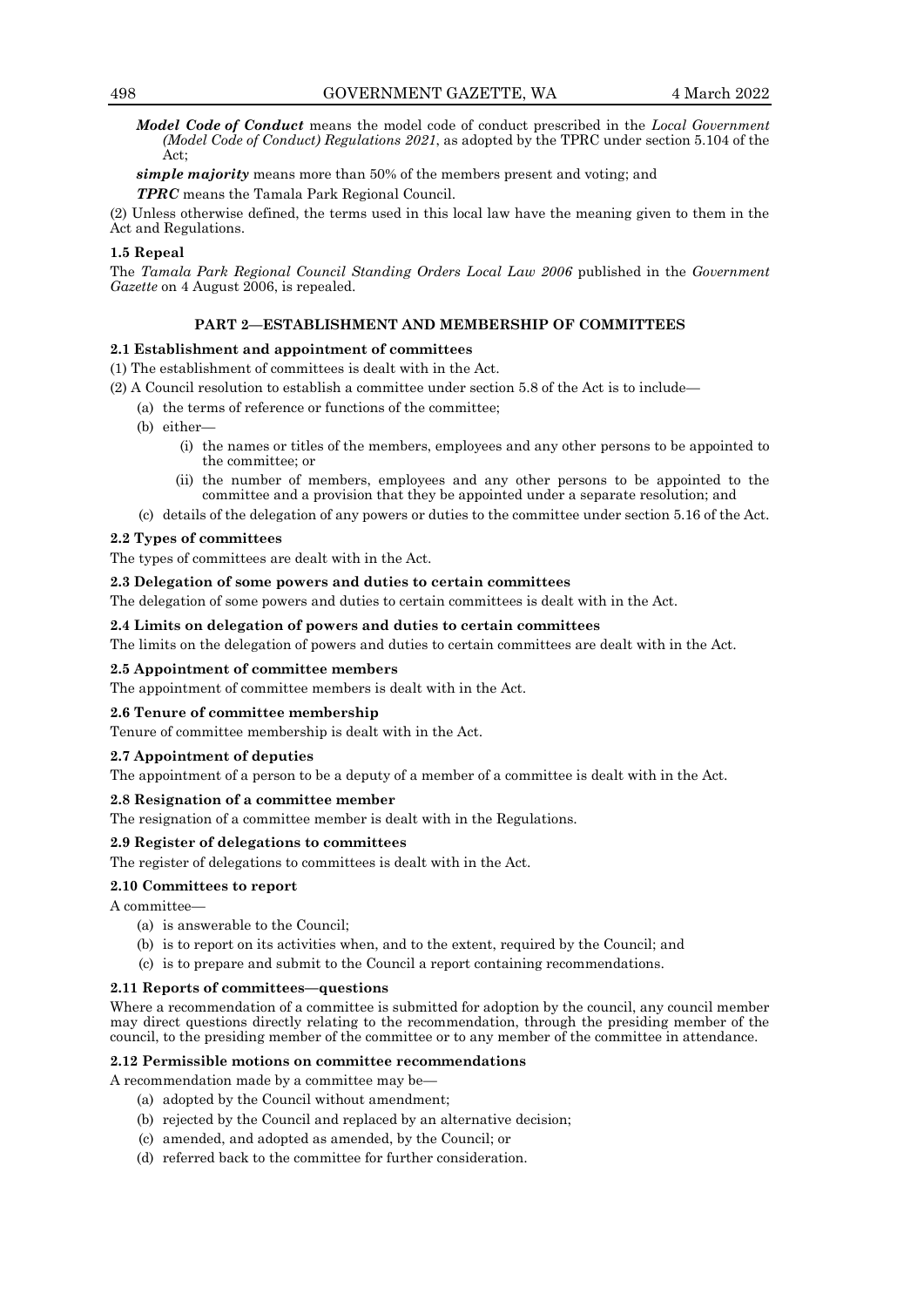#### **PART 3—MEETINGS OF COUNCIL**

#### **3.1 Ordinary and special council meetings**

(1) Ordinary and special Council meetings are dealt in the Act.

(2) An ordinary meeting of the Council, held on a bi-monthly basis or otherwise as determined by the Council, is for the purpose of considering and dealing with the ordinary business of the Council.

(3) A special meeting of the Council is held for the purpose of considering and dealing with Council business that is urgent, complex in nature, for a particular purpose or confidential.

#### **3.2 Calling Council meetings**

The calling of Council meetings is dealt with in the Act.

#### **3.3 Convening Council meetings**

(1) The convening of a Council meeting is dealt with the Act.

(2) Subject to subclause (3), the CEO is to give at least 72 hours' notice, for the purposes of section 5.5, in convening a special meeting of the Council.

(3) Where, in the opinion of the chairman or at least 1/3 of the members, there is a need to meet urgently, the CEO may give a lesser period of notice of a special Council meeting.

#### **3.4 Calling committee meetings**

A meeting of a committee is to be held—

- (a) if called for in a verbal or written request to the CEO by the chairman or the presiding member of the committee, advising the date and purpose of the proposed meeting;
- (b) if called for by at least 1/3 of the members of the committee in a notice to the CEO, setting out the date and purpose of the proposed meeting; or
- (c) in accordance with a decision of the Council or the committee.

#### **3.5 Public Notice of Meetings**

Public notice of meetings is dealt with in the Regulations.

# **PART 4—CHAIRMAN AND QUORUM**

#### **4.1 Who presides?**

Who presides at a Council meeting is dealt with in the Act.

#### **4.2 When the deputy chairman can act**

When the deputy chairman can act is dealt with in the Act.

#### **4.3 Who acts if no chairman?**

Who acts if there is no chairman is dealt with in the Act.

#### **4.4 Election of presiding members of committees**

The election of committees is dealt with in the Act.

#### **4.5 Election of deputy presiding members of committees**

The election of deputy presiding members of committees is dealt with in the Act.

#### **4.6 Functions of deputy presiding members**

The functions of deputy presiding members are dealt with in the Act.

#### **4.7 Who acts if no presiding member?**

Who acts if no presiding member is dealt with in the Act.

#### **4.8 Quorum for meetings**

The quorum for meetings is dealt with in the Act.

#### **4.9 Reduction of quorum for council meetings**

The power of the Minister to reduce the number for a quorum and certain majorities is dealt with in the Act.

# **4.10 Reduction of quorum for committee meetings**

The reduction of a quorum for committee meetings is dealt with in accordance with in the Act.

# **4.11 Procedure where no quorum to begin a meeting**

The procedure where there is no quorum to begin a meeting is dealt with in the Regulations.

## **4.12 Procedure Where Quorum Does Not Present During a Meeting**

If at any time during a meeting a quorum is not present—

- (a) the chairman is immediately to suspend the proceedings of the meeting for a period of up to 15 minutes;
- (b) if a quorum is not present at the expiry of the suspension period under subclause (a), the chairman may either adjourn the meeting to some future time or date or may extend the extension period for a further period of 30 minutes; and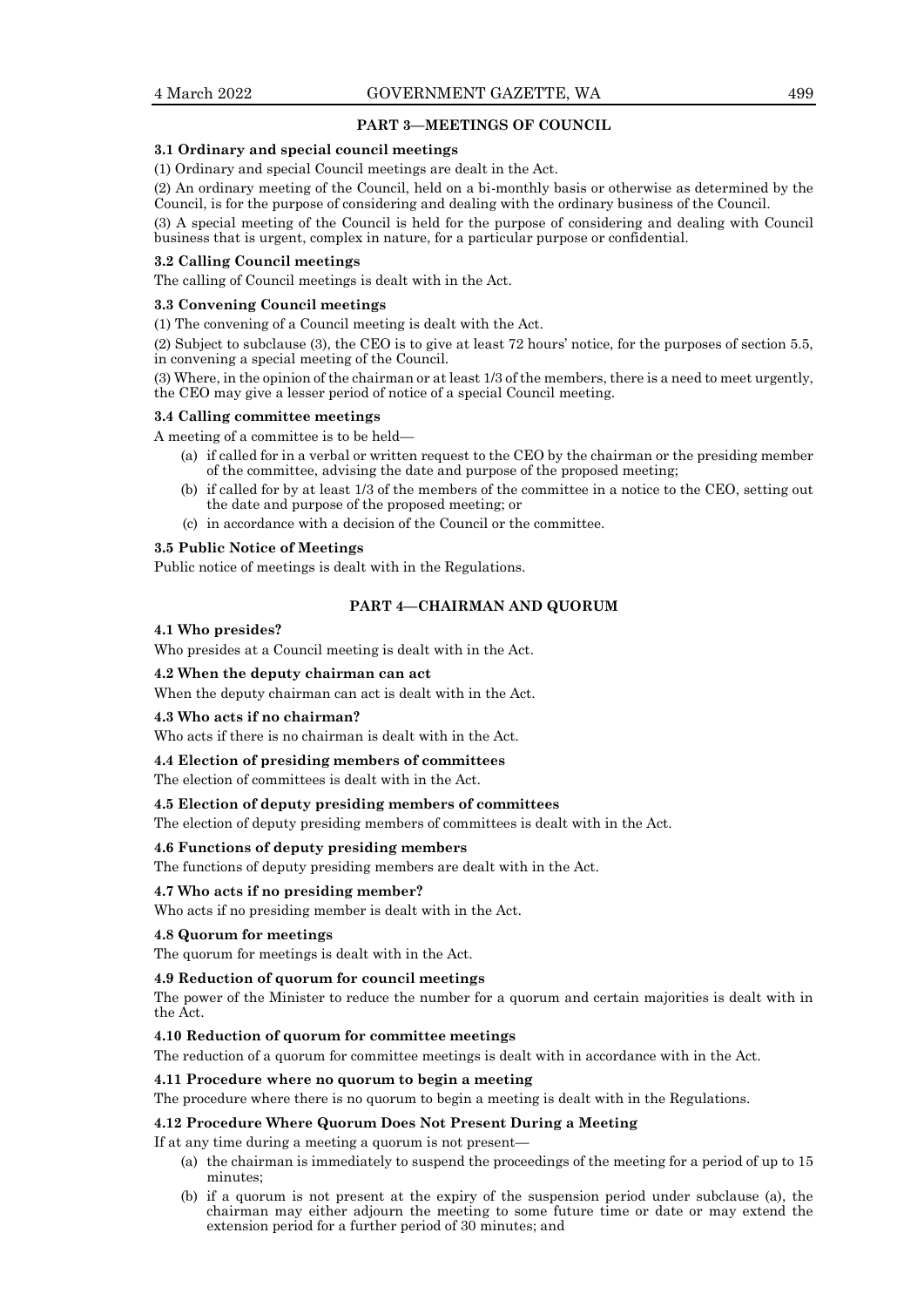(c) if a quorum is not present at the expiry of the extended period of suspension under subclause (b), the chairman is to adjourn the meeting to a later time on the same day or to another day.

# **4.13 Names to be recorded**

# At any meeting—

- (a) at which there is not a quorum present to begin the meeting; or
- (b) which is adjourned for want of a quorum, the names of the members then present are to be recorded in the minutes.

# **PART 5—BUSINESS OF A MEETING**

# **5.1 Business to be specified**

(1) No business is to be transacted at any ordinary meeting of the Council other than that specified in the agenda, without the approval of the chairman or a decision of the Council.

(2) No business is to be transacted at a special meeting of the Council other than that given in the notice of the meeting as the purpose of the meeting.

(3) No business is to be transacted at a committee meeting other than that specified in the agenda, or in the notice of the meeting as the purpose of the meeting, without the approval of the chairman or a decision of the committee.

(4) Where a Council meeting is adjourned to the next ordinary meeting of the Council, the business unresolved at the meeting that is adjourned is to be given precedence at that ordinary meeting.

(5) Where a committee meeting is adjourned to the next ordinary committee meeting, the business unresolved at the meeting that is adjourned is to be given precedence at that ordinary meeting.

(6) Where a Council or committee meeting is adjourned to a meeting not described in subclause (4) or (5), no business is to be transacted at that later meeting other than that—

- (a) specified in the notice of the meeting that is adjourned; and
- (b) (b) which remains unresolved.

(7) The CEO may withdraw an item from the agenda of a meeting.

### **5.2 Order of Business**

(1) Unless otherwise decided by the Council, the order of business at any ordinary meeting of the Council is to be as follows—

- 1. Official opening.
- 2. Record of attendance, apologies and leave of absence.
- 3. Disclosure of interests
- 4. Public statement/question time
- 5. Announcements by the chairman
- 6. Petitions/deputations/presentations
- 7. Confirmation of minutes and business arising from minutes
- 8. Administration reports
- 9. Committee reports
- 10. Motions of which previous notice has been given
- 11. Members questions of which previous notice has been given
- 12. Urgent business approved by the chairman
- 13. General business
- 14. Matters behind closed doors
- 15. Closure

(2) Unless otherwise decided by the committee, the order of business at any ordinary meeting of a committee is to be as follows—

- 1. Official opening.
- 2. Record of attendance, apologies and leave of absence.
- 3. Disclosure of interests.
- 4. Petitions/deputations/presentations
- 5. Confirmation of minutes and business arising from minutes.
- 6. Announcements by the chairman.
- 7. Administration reports.
- 8. Motions of which previous notice has been given.
- 9. Members questions of which previous notice has been given.
- 10. Urgent business approved by the chairman.
- 11. General business
- 12. Matters behind closed doors.
- 13. Closure.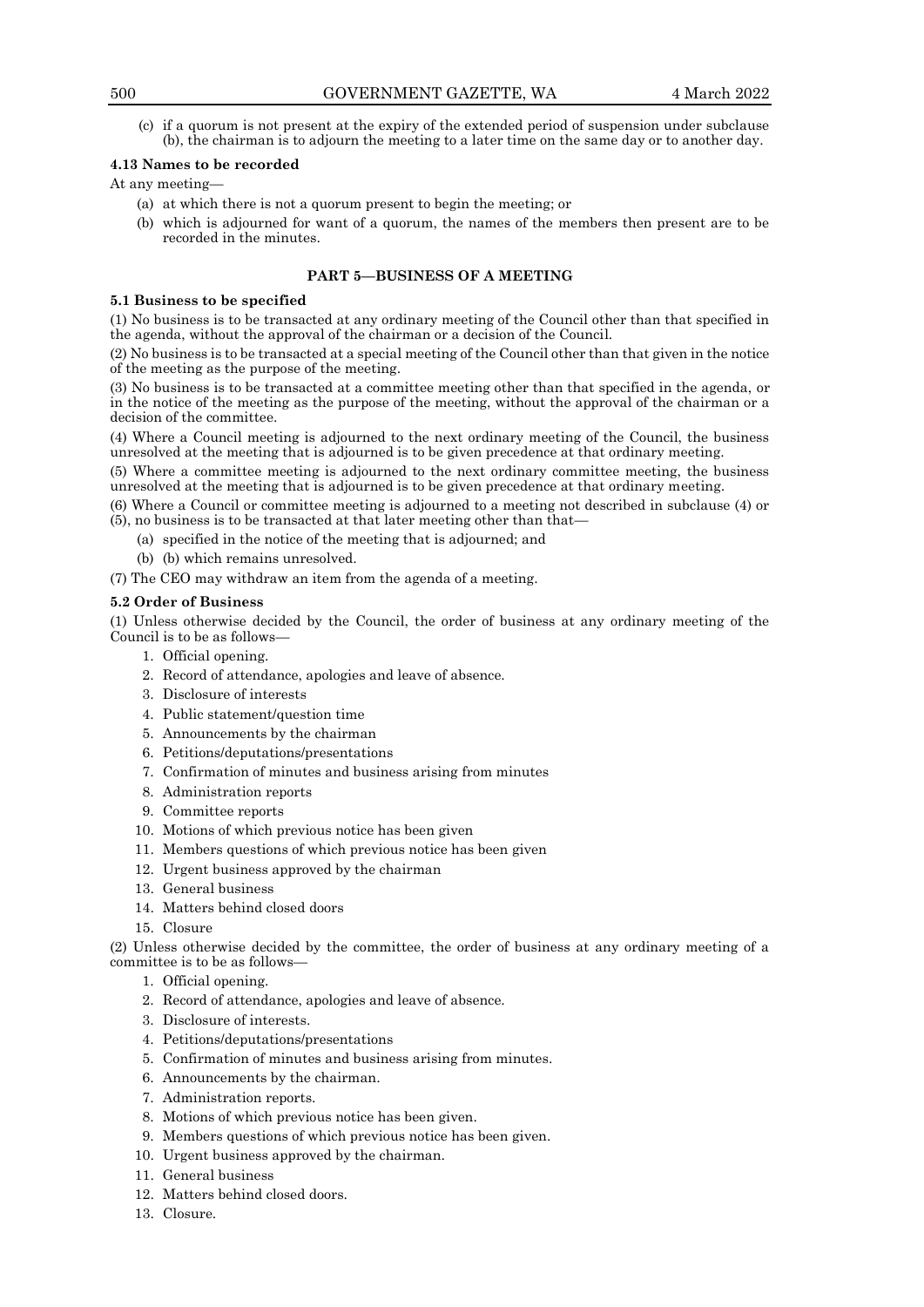(3) Unless otherwise decided by the members present, the order of business at any special meeting of the Council or at a committee meeting is to be the order in which that business stands in the notice of, or agenda for, the meeting.

(4) Notwithstanding subclauses (1), (2) and (3), the CEO may include on the agenda of a Council or committee meeting in an appropriate place within the order of business any matter which must be decided, or which he or she considers is appropriate to be decided, by that meeting.

#### **5.3 Reports of the CEO**

(1) The functions of the CEO, including to advise the Council and implement decisions, are dealt with in the Act.

(2) The CEO may prepare or cause to be prepared any report that in the CEO's opinion requires consideration by the Council, including any report of a late or urgent nature.

#### **5.4 Motions of which previous notice has been given**

(1) Unless the Act, Regulations or these Meeting Procedures otherwise provide, a member may raise at a meeting such business of the Council or the committee (as the case may be) as he or she considers appropriate, in the form of a motion, of which notice has been given in writing to the CEO or at the last Council or committee meeting.

(2) A notice of motion under subclause (1) is to be given at least 15 clear working days before the meeting at which the motion is moved.

(3) A notice of motion must relate to a purpose for which the TPRC is established.

(4) The CEO—

- (a) with the concurrence of the presiding member, may exclude from the agenda any notice of motion deemed to be, or likely to involve, a breach of any of this local law or any other written law;
- (b) may make such amendments to the form, but not the substance, as will bring the notice of motion into due form; and
- (c) may provide to the Council or the committee (as the case may be) relevant and material facts and circumstances pertaining to the notice of motion on such matters as policy, strategy, budget, and law.

(5) A notice of motion is not out of order because the policy involved is considered to be objectionable.

(6) If a notice of motion is excluded under subclause (4), the CEO is to provide the reason for its exclusion to all members as soon as practicable.

(7) A motion of which notice has been given is to lapse unless—

- (a) the member who gave notice of it, or some other member authorised by him or her in writing, moves the motion when called on; or
- (b) the Council or committee on a motion agrees to defer consideration of the motion to a later stage or date.

(8) An amendment, other than a minor amendment, to a motion of which notice has been given under this clause, is not to be considered at a meeting unless written notice of the amendment is received by the CEO no later than 12:00 noon on the last working date preceding the day of the meeting at which the relevant motion is to be considered.

(9) The presiding member—

- (a) is to determine whether an amendment is a minor amendment for the purposes of subclause (8); and
- (b) is to make that determination on the basis that a minor amendment is one which, in his or her opinion, does not alter the basic intent of the primary motion.

## **5.5 New business of an urgent nature**

(1) In cases of extreme urgency or other special circumstances, matters may, on a motion that is carried by the meeting, be raised without notice and decided by the meeting.

- (2) In subclause (1), *cases of extreme urgency or other special circumstances* means matters—
	- (a) that have arisen after the preparation of the agenda that are considered by the meeting to be of such importance and urgency that they are unable to be dealt with administratively by the TPRC and must be considered and dealt with by the Council before the next meeting; and
	- (b) that, if not dealt with at the meeting, are likely to—
		- (i) have a significant adverse effect (financially or otherwise) on the TPRC; or
		- (ii) result in a contravention of a written law.

(3) Before debate begins on a matter under this clause that is not the subject of a written report from the CEO to the meeting—

- (a) the presiding member is to ask the CEO to give; and
- (b) the CEO, or the CEO's nominee, is to give a verbal report to the meeting.
- (4) The minutes of the meeting are to include—
	- (a) a summary of the verbal report and any recommendations of the CEO or the CEO's nominee; and
	- (b) the reasons for any decision made at the meeting that is significantly different from any recommendations of the CEO or the CEO's nominee.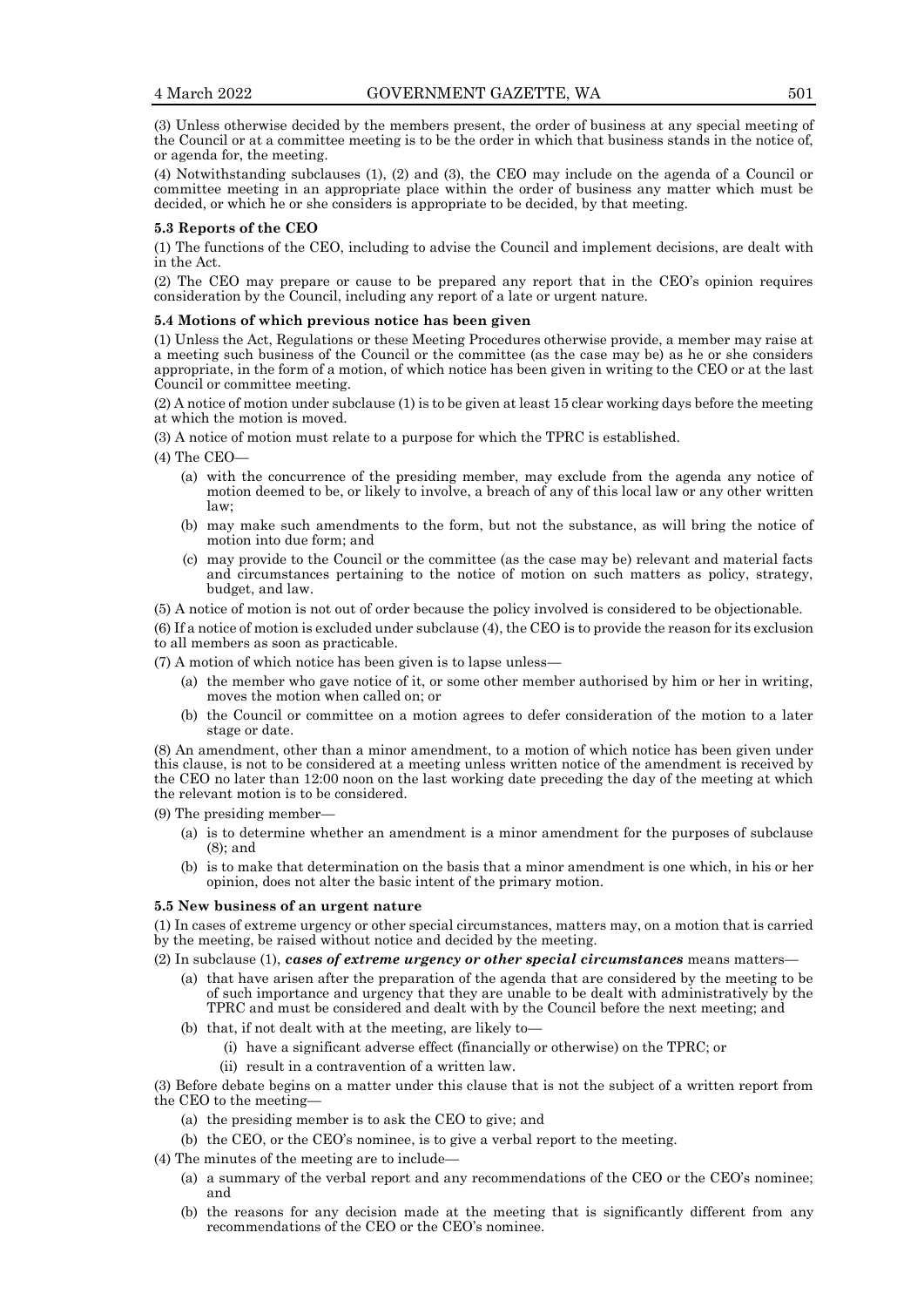# **5.6 Questions by members of which due notice has been given**

(1) A member who wishes to ask a question at a meeting of the Council is to give to the CEO written notice of the text of the question at least 4 clear working days before the meeting.

(2) If the CEO considers that the question breaches or may breach these Meeting Procedures or any other law—

- (a) the CEO is to refer the question to the chairman;
- (b) the chairman is to exclude the question if he or she concurs with the view of the CEO; and
- (c) if the question is excluded, the CEO is to give all members, as soon as practicable but not later than the next ordinary meeting, the reasons for the exclusion.

(3) Notice of a question that is not withdrawn or excluded under subclause (1) is to be included, if practicable, in the agenda of the meeting, or is otherwise to be tabled at the meeting.

(4) Every question and answer is to be submitted as briefly and concisely as possible and no discussion is to be allowed, unless with the consent of the chairman.

### **5.7 Adoption by exception resolution**

# (1) In this clause *adoption by exception resolution* means—

- (a) in respect of a resolution of the Council, a resolution that has the effect of adopting, for each of a number of specifically identified reports, the committee or employee recommendation as the Council resolution; and
- (b) in respect of a resolution of a committee, a resolution that has the effect of adopting, for each of a number of specifically identified reports, the employee recommendation as the committee resolution.

(2) The Council or a committee may pass an adoption by exception resolution.

(3) An adoption by exception resolution may not be used for a matter—

- (a) that requires an absolute majority;
- (b) in which a financial or proximity interest has been disclosed;
- (c) that has been the subject of a petition;
- (d) that is a matter on which a member wishes to make a statement or ask a question; or
- (e) that is a matter on which a member wishes to move a motion that is different to the recommendation.

#### **5.8 Announcements by the chairman**

Announcements by the chairman under item 5 of clause 5.2(1) and item 6 of clause 5.2(2) are—

- (a) to inform the Council of official duties performed, or functions attended, by the chairman, or of other matters of importance to the Council, of which the Council has not previously been informed;
- (b) to be brief and concise; and
- (c) to be completed within 10 minutes

#### **5.9 Questions during debate**

At any time during the debate on a motion before the motion is put, a member may ask a question and, with the consent of the presiding member, may ask one or more further questions.

# **5.10 Restrictions on questions and answers**

(1) Questions asked by a member, and responses given by a member or an employee—

- (a) are to be brief and concise; and
- (b) are not to be accompanied by—
	- (i) expression of opinion, statement of fact or other comment, except where necessary to explain the question or answer; or
	- (ii) any discussion or further question, except with the consent of the presiding member.

(2) In answering any question, a member or an employee may qualify his or her answer and may at a later time in the meeting or at a later meeting alter, correct, add to or otherwise amend his or her original answer.

#### **5.11 Grant of leave of absence**

The grant of leave of absence is dealt with in the Act.

# **PART 6—PUBLIC PARTICIPATION**

#### **6.1 Meetings generally open to the public**

Meetings being generally open to the public is dealt with in the Act.

#### **6.2 Meetings closed to the public**

(1) The CEO may, at any time, recommend that a meeting or part of a meeting be closed to members of the public (other than any person specified in a resolution).

(2) The Council or a committee, in one or more of the circumstances dealt with in the Act, may at any time, by resolution, decide to close to members of the public a meeting or part of a meeting.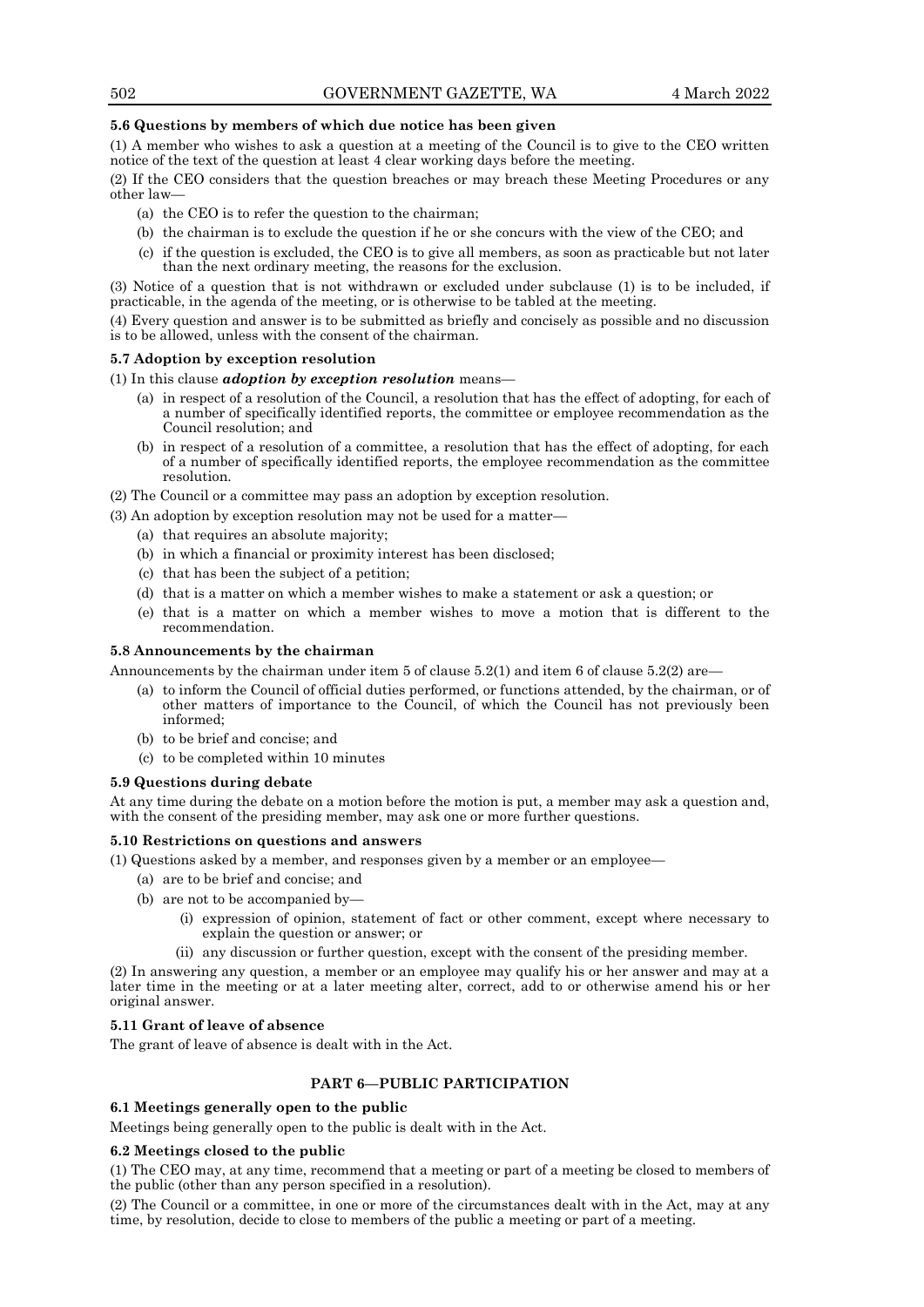(3) If a resolution under subclause (2) is carried—

- (a) the presiding member is to direct—
	- (i) all members of the public, other than a person specified in the resolution, to leave the meeting;
	- (ii) any employee of TPRC unless specified in a resolution to leave the meeting; and
	- (iii) any member or employee of a participant unless specified in the resolution to leave the meeting; and
- (b) the meeting is to be closed to the public until, at the conclusion of the matter justifying the closure of the meeting to the public, the Council or the committee, by resolution, decides otherwise.

(4) A person who fails to comply with a direction under subclause (3) may, by order of the presiding member, be removed from the meeting.

(5) A resolution under this clause may be made without notice of the relevant motion.

(6) Unless the Council or the committee resolves otherwise, once the meeting is reopened to members of the public the presiding member is to ensure that—

- (a) any resolution of the Council or committee made while the meeting was closed is to be read out; and
- (b) the vote of a member or members is recorded in the minutes.

#### **6.3 Question time for the public**

Question time for the public is dealt with in the Act.

#### **6.4 Question time for the public at certain meetings**

Question time for the public at certain meetings is dealt with in the Regulations.

#### **6.5 Minimum question time for the public**

Minimum question time for the public is dealt with in the Regulations.

#### **6.6 Procedures for question time for the public**

Procedures for question time for the public are dealt with in the Regulations.

#### **6.7 Other procedures for question time for the public**

(1) A member of the public who wishes to ask a question during question time must—

- (a) first state his or her name and address;
- (b) direct the question to the presiding member;
- (c) ask the question briefly and concisely;
- (d) limit any preamble to matters directly relevant to the question; and
- (e) ensure that the question is not accompanied by any expression of opinion, statement of fact or other comment, except where necessary to explain the question.

(2) Each member of the public with a question is entitled to ask up to 3 questions before other members of the public will be invited to ask their questions.

(3) A member of the public may give prior written notice to the CEO of the text or substance of a question that he or she wishes to ask at a meeting.

(4) Unless the presiding member determines otherwise, a question of which prior written notice has been given to the CEO is to be given priority in question time.

(5) Where a member of the public gives written notice of a question, the presiding member may determine that the question is to be responded to as normal business correspondence.

(6) A question may be taken on notice by the Council or committee for later response.

(7) When a question is taken on notice, the CEO is to ensure that—

- (a) a written response is given to the person who asked the question; and
- (b) a summary of the response is included in the agenda for the next meeting of the Council or committee.

(8) Where a question relating to a matter in which a person has an interest is directed to that person, that person is to—

- (a) declare that he or she has an interest in the matter; and
- (b) allow another person to respond to the question.

(9) A response to a question—

- (a) is to be brief and concise; and
- (b) is not to be the subject of any discussion, except that if in the opinion of a member, false information or any adverse reflection is contained in any question asked or comments made by a member of the public, then (through the presiding member) the member may correct or clarify the matter.

(10) Where a response to a question is given at a meeting, a summary of the question and the response is to be included in the minutes.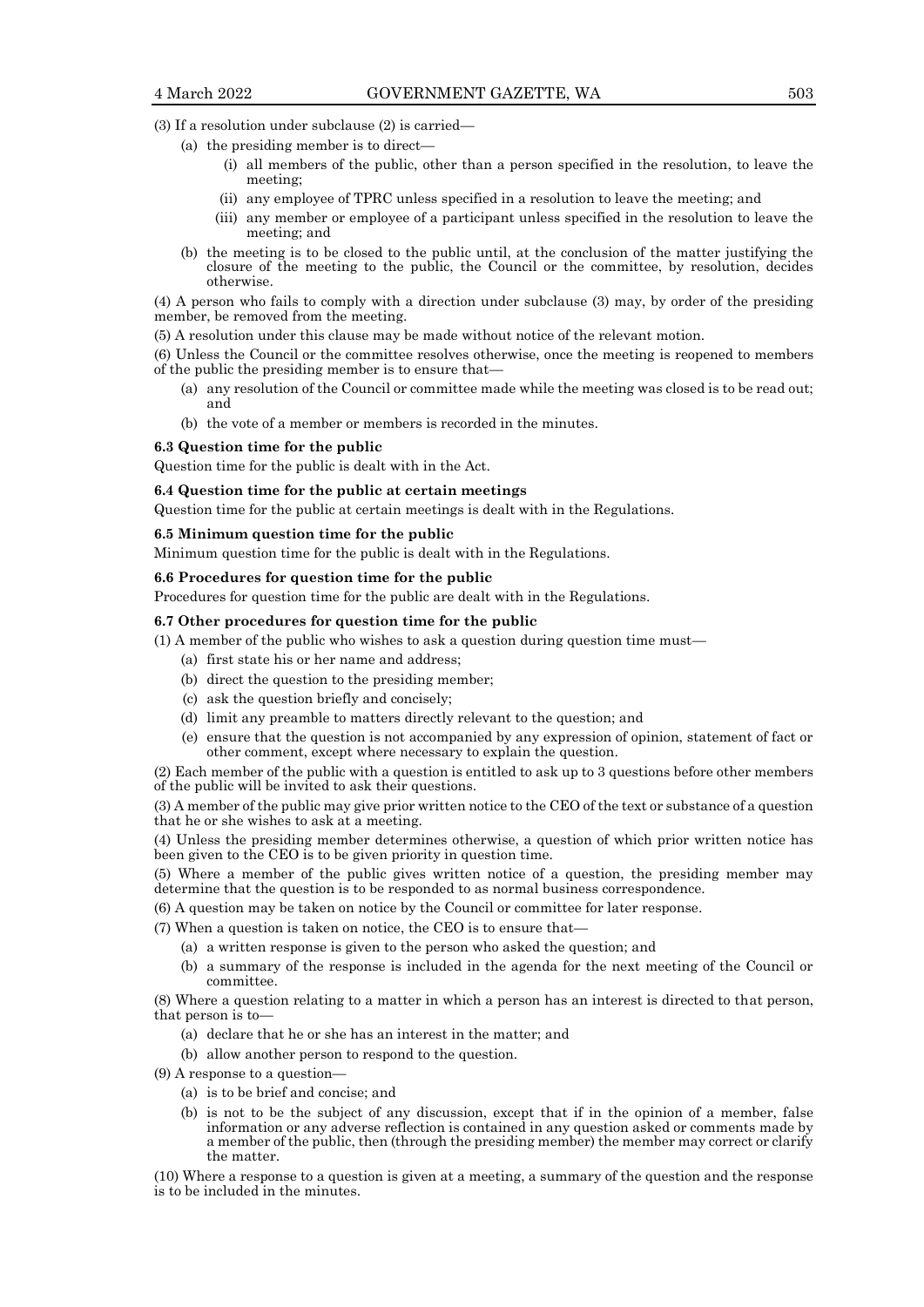(11) The presiding member may decide that a question is not to be responded to where—

- (a) the same or similar question was asked at a previous meeting, a response was provided and the person who asked the question is directed to the minutes of the meeting at which the response was provided;
- (b) it is in the form of a statement, provided that the presiding member has taken reasonable steps to assist the person to phrase the statement as a question; or
- (c) the question is offensive or defamatory in nature, or is one which, if asked by a member, would be in breach of these Meeting Procedures or any other law.
- (12) The Council or committee, by resolution, may agree to extend public question time.

#### **6.8 Distinguished visitors**

If a distinguished visitor is present at a meeting of the Council or a committee, the presiding member—

- (a) may invite the distinguished visitor to sit beside the chair or at the Council table;
- (b) may acknowledge the presence of the distinguished visitor at an appropriate time during the meeting; and
- (c) may direct that the presence of the distinguished visitor be recorded in the minutes.

#### **6.9 Deputations and statements**

(1) A deputation may be made to the Council or a committee in accordance with this clause.

(2) A person or group who wishes to be received as a deputation by the Council or a committee, or wishes to make a statement, must—

- (a) apply in writing to the CEO for approval prior to the meeting; and
- (b) include with the application information relating to the subject matter to be raised by the deputation in concise terms, but in sufficient detail to provide a general understanding of the purpose of the delegation.

(3) The CEO is to refer to the presiding member a copy or summary of the application.

(4) Unless the Council or a committee resolves otherwise—

- (a) a deputation that complies with subclause (2) may address the Council or the committee for up to 5 minutes; and
- (b) the presiding member may allow that period of 5 minutes to be shared between 2 or 3 members of the deputation and, in the absence of agreement by members of the deputation, the presiding member is to determine which members of the deputation are to address the committee and for how long (within the total period of 5 minutes).

(5) For the purposes of this clause, a deputation comprises all those people either in favour of, or opposed to, the matter which is the subject of the deputation.

(6) Any matter which is the subject of a deputation to the Council or a committee is not to be decided by the Council or the committee until the deputation has completed its presentation.

(7) Where a deputation is to be received by the Council or a committee, the person or group comprising the deputation is to address the meeting at the relevant part in the order of business as detailed in clause 5.2(1) and 5.2(2).

(8) Any item of business to be discussed at a Council or committee meeting that is subject of a received deputation, is to be brought forward in the order of business for the meeting as the next item of business after the deputation has been received.

#### **6.10 Petitions**

(1) A petition must—

- (a) be addressed to the chairman, a member or the CEO;
- (b) be made by electors of the district;
- (c) state the request on each page;
- (d) contain the legible names, addresses and signatures of the electors making the request, and the date each elector signed;
- (e) contain a summary of the reasons for the request;
- (f) state the name of the person to whom, and an address at which, notice to the petitioners can be given;
- (g) be respectful and temperate in its language; and
- (h) comply with any form prescribed by the Act or any other written law.

(1) On the presentation of a petition—

- (a) the member presenting it is confined to reading the petition; and
- (b) the only motion that is in order is that the petition be received and, if necessary, that it be referred for the CEO's report.

(2) At any meeting, the Council or committee is not to vote on any matter that is the subject of a petition presented to that meeting, unless—

- (a) the matter is the subject of a report included in the agenda; and
- (b) the Council or committee has considered the issues raised in the petition.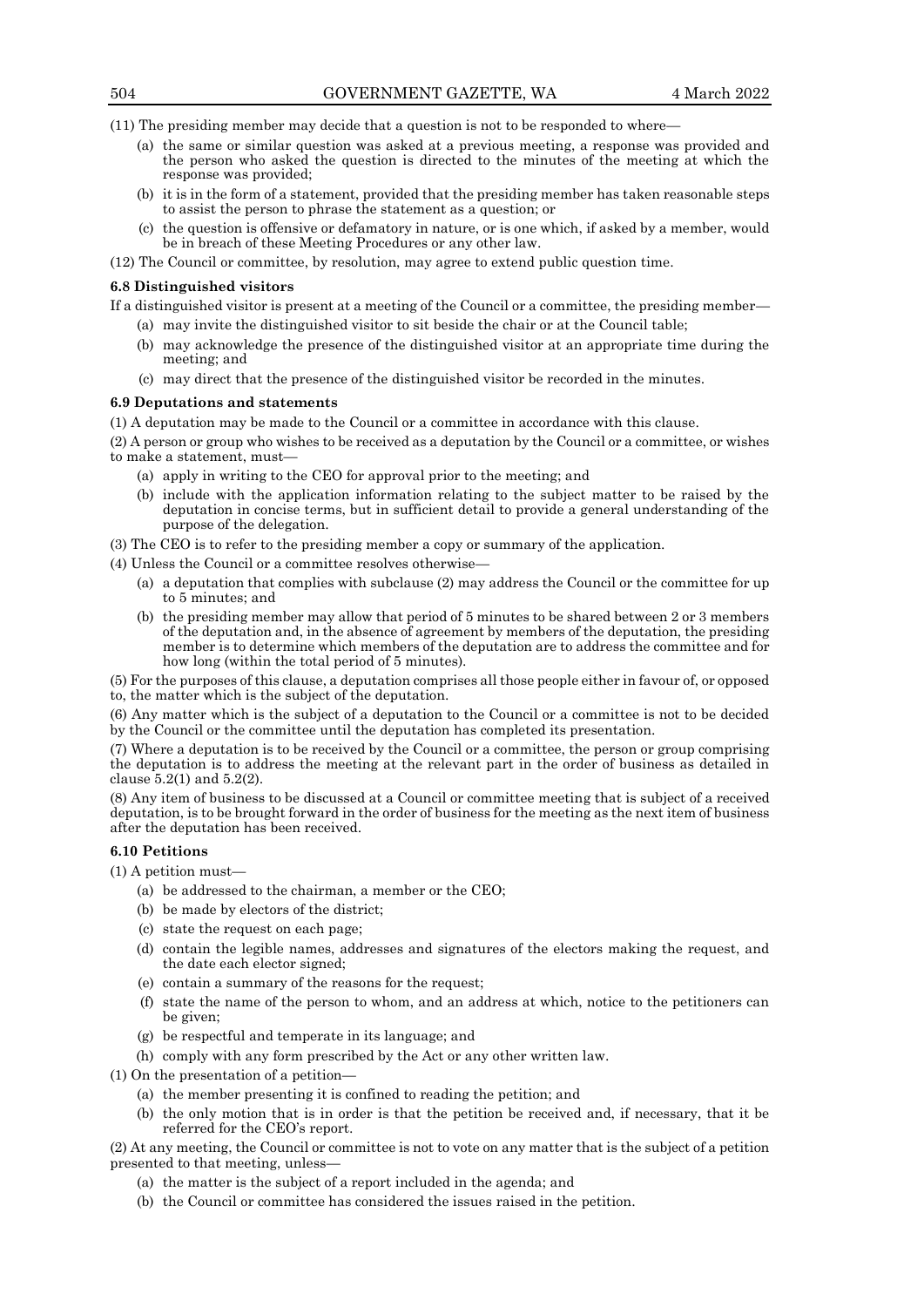#### **6.11 Presentations**

(1) If the CEO determines that it would be beneficial for a presentation to be made, with the agreement of the presiding member, the presentation may take place at the relevant order of business under clause 5.2(1) and (2) or at the time of dealing with that particular item of business

(2) The time allocated to the presentation and any questions from members will be determined by the presiding member according to the particular case or circumstance.

#### **6.12 Participation at committee meetings**

(1) In this clause a reference to a *person* is to a person who—

- (a) is entitled to attend a committee meeting;
- (b) attends the committee meeting; and
- (c) is not a member of the committee.

(2) A member may attend, as an observer, any meeting of a committee of which he or she is not a member or the deputy of a member.

(3) Without the consent of the presiding member, no person is to address a committee meeting.

(4) A person addressing the committee with the consent of the presiding member must cease that address immediately after being directed to do so by the presiding member.

(5) A person who fails to comply with a direction of the presiding member under subclause (4) may, by order of the presiding member, be removed from the committee room.

## **6.13 Council may meet to hear public submissions**

(1) Where an item on the agenda at a Council meeting is contentious and is likely to be the subject of a number of deputations, the Council may resolve to meet at another time to provide a greater opportunity to be heard.

(2) Unless otherwise resolved by the Council, the CEO and the chairman are to set the time and date of the meeting.

(3) Where the Council resolves to meet at another time under clause 6.13(1)—

- (a) the CEO is to provide local public notice of the time and date of the meeting; and
- (b) give a written invitation to attend the meeting to all members of the public who applied under clause 6.9 to make a deputation on the issue.

(4) At a meeting held under this clause—

- (a) each person making a submission is to be provided with the opportunity to fully state their case;
- (b) a member of the public is to be limited to 10 minutes in making an oral submission, but this period may be extended at the discretion of the presiding member;
- (c) no resolutions are to be made by the Council;
- (d) the presiding member is to ensure that minutes are kept; and
- (e) once every member of the public has had the opportunity to make a submission, the presiding member is to close the meeting.

(5) The CEO is to ensure that a report is included on the agenda of the next Council meeting summarising each submission made at the meeting.

(6) The Council must not make a decision on a matter that is the subject of a meeting under this clause until it has received the CEO's report under clause 6.13(5)

(7) A meeting held under clause 6.13(1) shall be conducted only to hear submissions, the Council shall not make resolutions at a meeting to provide the opportunity to be heard.

(8) At a meeting held under clause 6.13(1), each person making a submission shall be provided with the opportunity to fully state their case.

(9) A member of the public shall be limited to 10 minutes in making an oral submission, but this period may be extended at the discretion of the chairman.

(10) Once every member of the public has had the opportunity to make a submission the chairman is to close the meeting.

#### **6.14 Public inspection of agenda material**

The right of a member of the public to inspect the documents relating to a Council or committee meeting are dealt with in the Regulations.

# **6.15 Confidentiality of information withheld**

(1) Information withheld by the CEO from the public under regulation 14(2) of the Regulations is to be-

- (a) identified in the agenda of a Council or committee meeting under the item "Matters behind closed doors";
- (b) marked "Confidential" in the agenda; and
- (c) kept confidential by members and employees until the Council or committee resolves otherwise.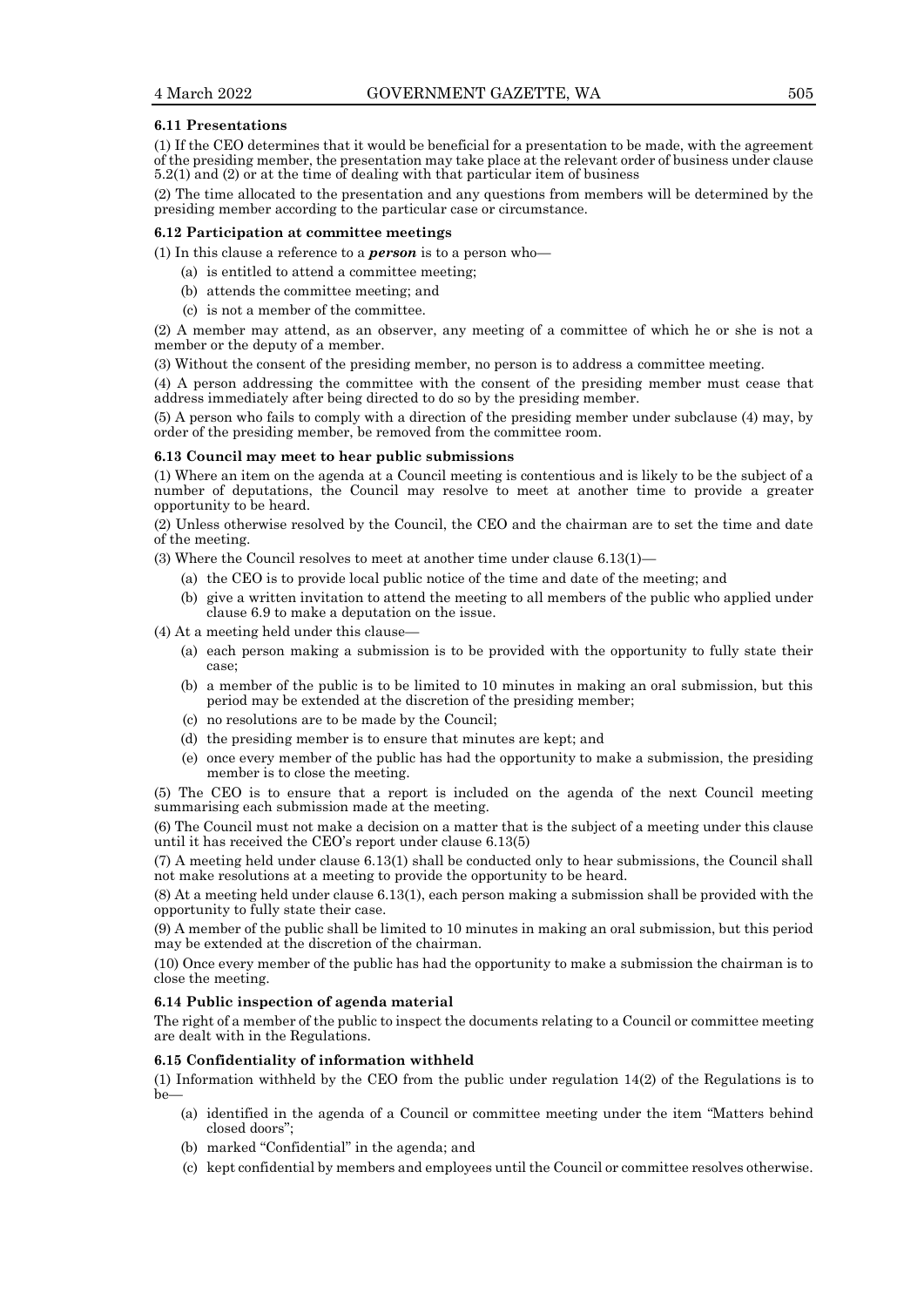(2) A member or an employee who has—

- (a) confidential information under subclause (1); or
- (b) information that is provided or disclosed for the purposes of or during a meeting or part of a meeting that is closed to the public,

must not disclose any of that information to any person other than another member or an employee to the extent necessary for the purpose of carrying out his or her duties.

(3) Subclause (2) does not prevent a member or employee from disclosing information—

- (a) at a closed meeting;
- (b) to the extent specified by the Council and subject to such other conditions as the Council decides;
- (c) that is already in the public domain;
- (d) to an officer of the department;
- (e) to the Minister;
- (f) to a legal practitioner for the purpose of obtaining legal advice; or
- (g) if the disclosure is required or permitted by law.

### **6.16 Recording of proceedings**

(1) Unless otherwise decided by the meeting—

- (a) the CEO is to ensure that an audio recording is taken of the proceedings of each meeting; and
- (b) the CEO may also record the proceedings of a meeting in any other way that he or she considers to be appropriate.

(2) Unless with the written authorisation of the presiding member, a person is not to use any electronic, visual or audio recording device or instrument to record the proceedings of a meeting.

(3) If an authorisation is given under clause 6.16(2), the presiding member is to advise the meeting, immediately before the recording commences, that the authorisation has been given and the nature and extent of the authorisation.

#### **6.17 Media attendance**

Media representatives

- (a) may attend meetings of the Council; and
- (b) must be seated in that part of the Council chamber or meeting room (if any) that is set aside for their use; and
- (c) must leave the meeting during any period when the meeting is closed to the public.

# **6.18 Prevention of disturbance**

(1) A reference in this clause to a *person* is to a person other than a member.

(2) A person must ensure that his or her mobile telephone or audible pager is not switched on or used during any meeting of the Council or a committee.

(3) A person addressing the Council or a committee must extend due courtesy and respect to the Council or committee and the processes under which it operates and must comply with any direction by the presiding member.

(4) A person present at or observing a meeting must not create a disturbance, by interrupting or interfering with the orderly conduct of the proceedings, whether by expressing approval or dissent, by conversing or by any other means.

(5) The presiding member may warn a person who fails to comply with this clause.

(6) If—

- (a) after being warned, the person again acts contrary to this clause, or to these Meeting Procedures; or
- (b) a person refuses or fails to comply with a direction by the presiding member,

the chair may expel the person from the meeting by ordering him or her to leave the meeting room.

(7) A person who is ordered to leave the meeting room and fails to do so may, by order of the presiding member, be removed from the meeting room and, if the presiding member orders, from the premises.

#### **PART 7—CONDUCT OF MEMBERS**

# **7.1 Members to occupy own seats**

(1) At Council meetings, members must be seated in the order as determined by Council following each ordinary election.

(2) At committee meetings, committee members must be seated in those positions that are closest to the presiding member followed by other members.

(3) The CEO is to sit beside the presiding member

#### **7.2 Respect to the presiding member**

After the business of a Council has been commenced, a member is not to enter or leave the meeting without first paying due respect to the presiding member.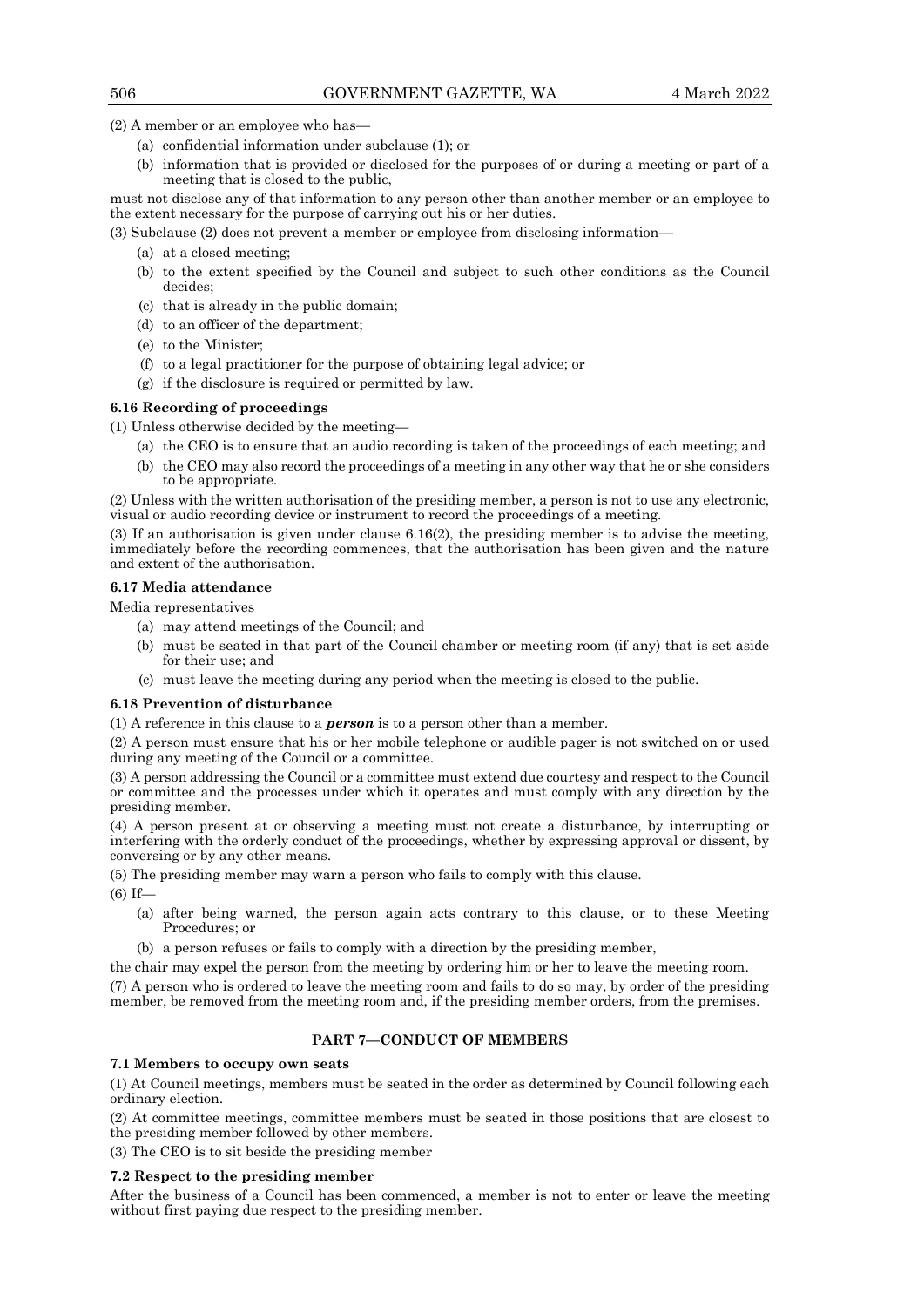# **7.3 Official titles to be used**

A speaker, when speaking or referring to the presiding member, or to a presiding member or employee, must use the title of that person's office.

# **7.4 Entering or leaving a meeting**

During a meeting, a member must not enter or leave the meeting without first giving an appropriate indication to the presiding member, in order to facilitate the recording in the minutes of the time of entry or departure.

#### **7.5 Members who wish to speak**

(1) A member who wishes to speak at a Council meeting—

- (a) must indicate his or her intention to speak by raising his or her hand, or by any other method determined by the Council; and
- (b) when invited by the presiding member to speak, and unless otherwise determined by the Council, must address the meeting through the presiding member.

(2) A member who is unable to stand conveniently because of sickness or disability may sit while speaking.

# **7.6 Priority of speaking**

(1) At a Council meeting, where 2 or more members indicate, at the same time, their intention to speak, the presiding member is to decide which member is entitled to be heard first.

(2) At a committee meeting, the presiding member is first to invite committee members to speak followed, at the discretion of the presiding member, by other members and attendees.

(3) A decision of the presiding member under this clause is not open to discussion or dissent.

(4) A member is to cease speaking immediately after being asked to do so by the presiding member.

### **7.7 The presiding member may take part in debates**

Subject to compliance with procedures for the debate of motions contained in these Meeting Procedures, the presiding member may take part in a discussion of any matter before the meeting.

## **7.8 Relevance**

(1) A member must restrict his or her remarks to the motion or amendment under discussion, or to a personal explanation or point of order.

(2) The presiding member, at any time, may—

- (a) call the attention of the meeting to-
	- (i) any irrelevant, repetitious, offensive or insulting remarks by a member; or
	- (ii) any breach of order by a member; and
- (b) direct that member, if speaking, to discontinue his or her speech.

(3) A member must comply with the direction of the presiding member under subclause 7.8(2) by immediately ceasing to speak.

#### **7.9 Speaking twice**

(1) A member must not address the Council or a committee more than once on any motion or amendment except—

- (a) as the mover of a primary motion, to exercise a right of reply;
- (b) to raise a point of order; or
- (c) to make a personal explanation.

(2) A member who asks a question before speaking has not addressed the meeting for the purposes of this clause.

#### **7.10 Duration of speeches**

(1) A member must not speak on any matter for more than 5 minutes without the consent of the meeting to extend which, if given, is to be given without discussion.

(2) A member's total speaking time on any matter must not exceed 10 minutes.

#### **7.11 No speaking after conclusion of debate**

- A member must not speak on any motion or amendment—
	- (a) after the mover has replied; or
	- (b) after the question has been put.

# **7.12 No interruption**

A member must not interrupt another member who is speaking unless—

- (a) to raise a point of order;
- (b) to call attention to the absence of a quorum;
- (c) to make a personal explanation under clause 7.13; or
- (d) to move a procedural motion that the member be no longer heard (see clause  $10.1(f)$ ).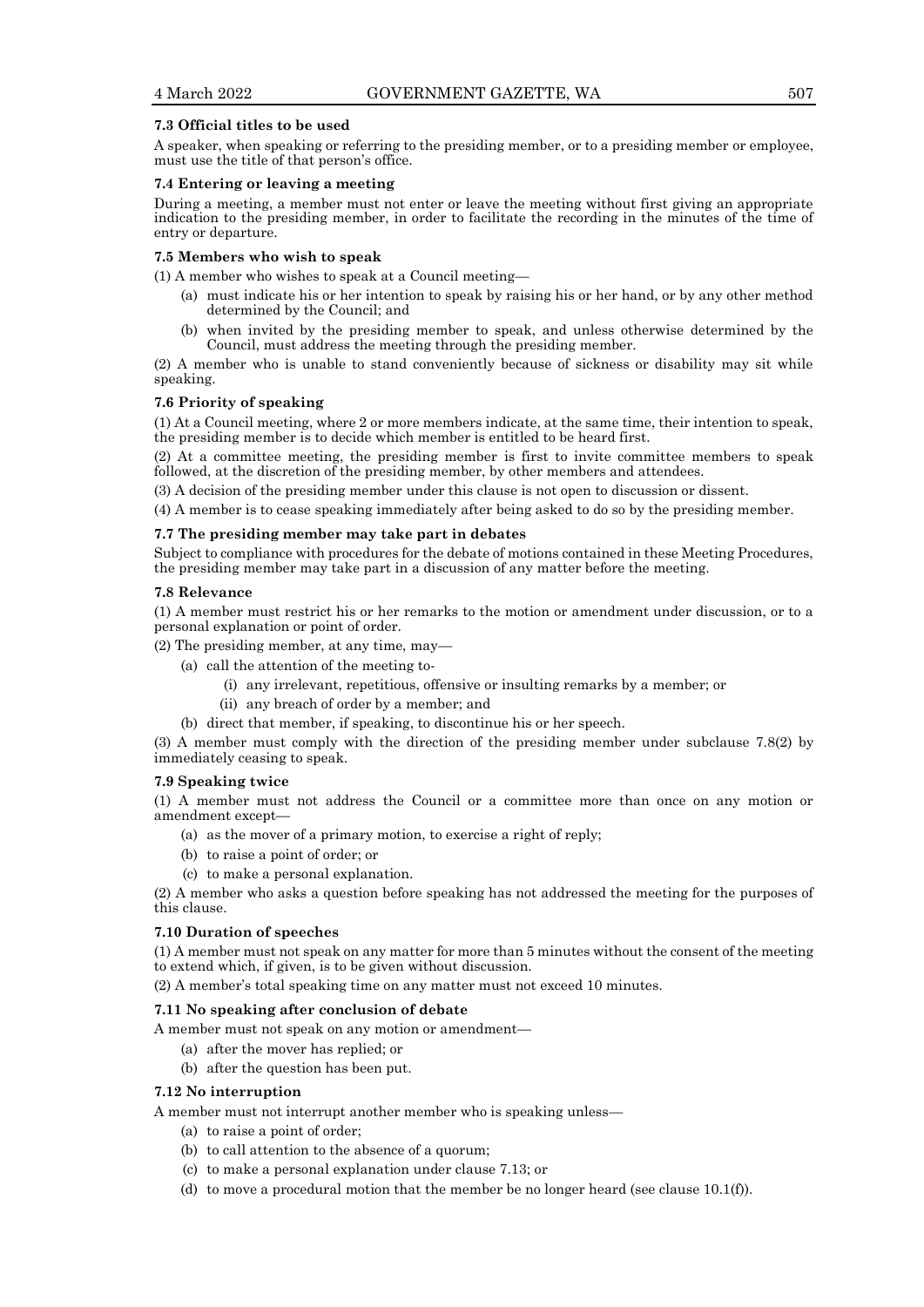# **7.13 Personal explanation**

(1) A member who wishes to make a personal explanation relating to a matter referred to by another member who is then speaking must indicate to the presiding member his or her intention to make a personal explanation.

(2) The presiding member is to determine whether the personal explanation is to be heard immediately or at the conclusion of the speech by the other member.

(3) A member making a personal explanation must confine his or her observations to a succinct statement relating to the specific part of the speech at which he or she may have been misunderstood.

#### **7.14 No reopening of discussion**

A member must not reopen a discussion on any Council or committee decision, except to move that the decision be revoked or changed (see Part 15).

#### **7.15 Offensive language**

(1) A member must not reflect adversely on a decision of the Council or a committee except on a motion that the decision be revoked or changed (see Part 15).

 $(2)$  A member must not-

- (a) reflect adversely on the character or actions of another member or employee;
- (b) use an expression that is offensive or objectionable

(3) A member must not use offensive or objectionable expressions in reference to any other member, employee or other person.

(4) If a member specifically requests, immediately after their use, that any particular words used by a member be recorded in the minutes-

- (a) the presiding member is to cause the words used to be taken down and read to the meeting for verification; and
- (b) the Council may, by resolution, decide to record those words in the minutes

# **7.16 Withdrawal of offensive language**

(1) A member who, in the opinion of the presiding member—

- (a) reflects adversely on the character or actions of another member or employee;
- (b) imputes any motive to a member or employee; or
- (c) uses an expression that is offensive or objectionable

must, when directed by the presiding member, withdraw the reflection, imputation or expression and make a satisfactory apology.

(2) If a member fails to comply with a direction of the presiding member under clause 7.15(2), the presiding member may refuse to hear the member further on the matter then under discussion and call on the next speaker.

# **PART 8—PRESERVING ORDER**

# **8.1 Presiding member to preserve order**

(1) The presiding member is to preserve order and, whenever he or she considers it necessary, may call any member to order.

(2) When the presiding member rises or speaks during a debate, any member then speaking, or indicating that he or she wishes to speak, is immediately to sit down and every member present must preserve strict silence so that the presiding member may be heard without interruption.

(3) Subclause 8.1(2) is not to be used by the chairman to exercise the right provided in clause 7.7, but to preserve order.

# **8.2 Point of order**

- (1) A member may object, by way of a point of order, only to a breach of—
	- (a) any of these Meeting Procedures; or
	- (b) any other written law.
- (2) Examples of valid points of order are—
	- (a) a speaker's remarks not being relevant to the motion or amendment being debated (see clause 7.8); and
	- (b) a speaker's use of offensive or objectionable expressions (see clause 7.15).
- (3) Despite anything in these Meeting Procedures to the contrary, a point of order—
	- (a) takes precedence over any discussion; and
	- (b) until determined, suspends the consideration or discussion of any other matter.

#### **8.3 Procedures on a point of order**

(1) A member who is addressing the presiding member must not be interrupted except on a point of order.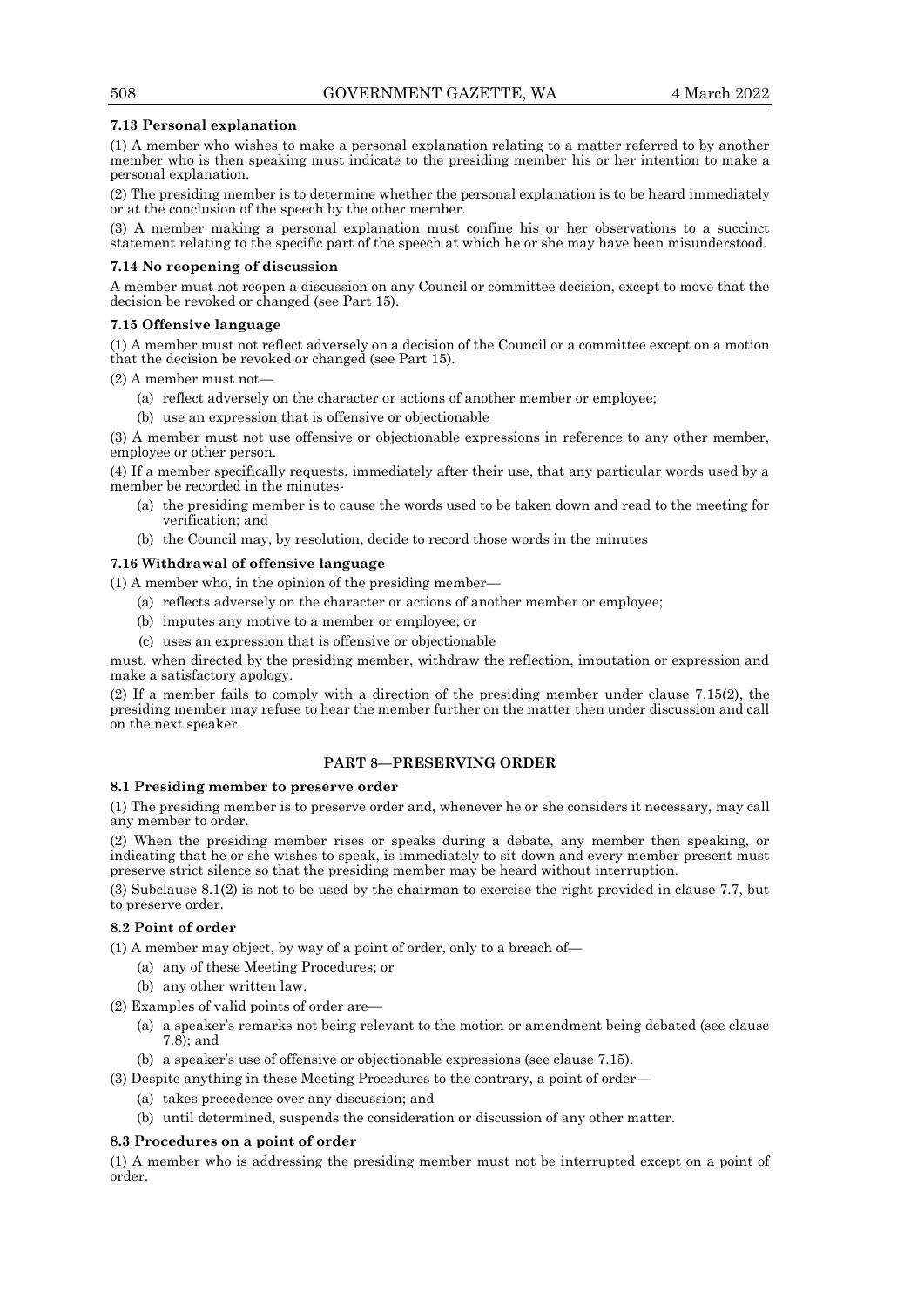(2) A member interrupted on a point of order must resume his or her seat until—

- (a) the member raising the point of order has been heard; and
- (b) the presiding member has ruled on the point of order, and, if permitted, the member who has been interrupted may then proceed.

#### **8.4 Calling attention**

A member may, at any time, draw the attention of the presiding member to any breach of this local law.

#### **8.5 Ruling by the presiding member**

(1) The presiding member is to rule on any point of order which is raised by either upholding or rejecting the point of order.

(2) A ruling by the presiding member on a point of order—

- (a) is not to be the subject of debate or comment; and
- (b) is to be final unless the majority of members then present and voting, on a motion moved immediately after the ruling, dissent from the ruling.

(3) Subject to a motion of dissent being carried under subclause 8.5(2), if the presiding member rules that—

- (a) any motion, amendment or other matter before the meeting is out of order, it is not to be considered further; and
- (b) a statement made or act done by a member is out of order, the presiding member may direct the member to make an explanation, retraction or apology.

#### **8.6 Continued breach of order**

If a member—

- (a) persists in any conduct that the presiding member had ruled is out of order; or
- (b) fails or refuses to comply with a direction from the presiding member (such as a direction under clause  $7.8(2)(b)$ ,  $7.15$  or  $8.5(3)(b)$ ),

the presiding member may direct the member to refrain from taking any further part in that meeting, other than by voting, and the member must comply with that direction.

#### **8.7 Presiding member may adjourn meeting**

(1) For the purpose of preserving or regaining order, the presiding member may adjourn the meeting for a period of up to 15 minutes.

(2) On resumption, the debate is to continue at the point at which the meeting was adjourned.

(3) If, at any one meeting, the presiding member adjourns the meeting more than once for the purpose of preserving or regaining order, the second or subsequent adjournment may be to a later time on the same day or to another day.

(4) If there is an adjournment under this clause, the names of the members who have spoken on the motion or amendment before the adjournment are to be recorded in the minutes and those members are not to speak to the motion when the meeting is resumed.

# **PART 9—MOTIONS AND AMENDMENTS**

#### **9.1 Motions to be seconded**

(1) A primary motion or an amendment to a primary motion is not open to debate until it has been seconded.

(2) A member seconding a motion is to be taken to have reserved the right to speak on the motion later in the debate.

(3) A motion to revoke or change a decision made at a Council or a committee meeting is not open to debate unless the motion has the support required under regulation 10 of the Regulations (see clause 15.1 below).

#### **9.2 Unopposed business**

(1) Immediately after a primary motion has been moved and seconded, the presiding member may ask the meeting if any member opposes it.

(2) If no member opposes the motion, the presiding member may put the motion to the vote without debate.

(3) A motion carried under subclause 9.2(2) is to be recorded in the minutes as a unanimous decision of the Council or committee.

(4) If a member opposes a motion, the motion is to be dealt with under this Part.

(5) This clause does not apply to a motion or decision to revoke or change a decision which has been made at a Council or committee meeting (see Part 15).

#### **9.3 Only one primary motion at a time**

(1) The Council or committee—

- (a) is not to accept a primary motion while another primary motion is being debated; and
- (b) is not to consider more than one primary motion at any time.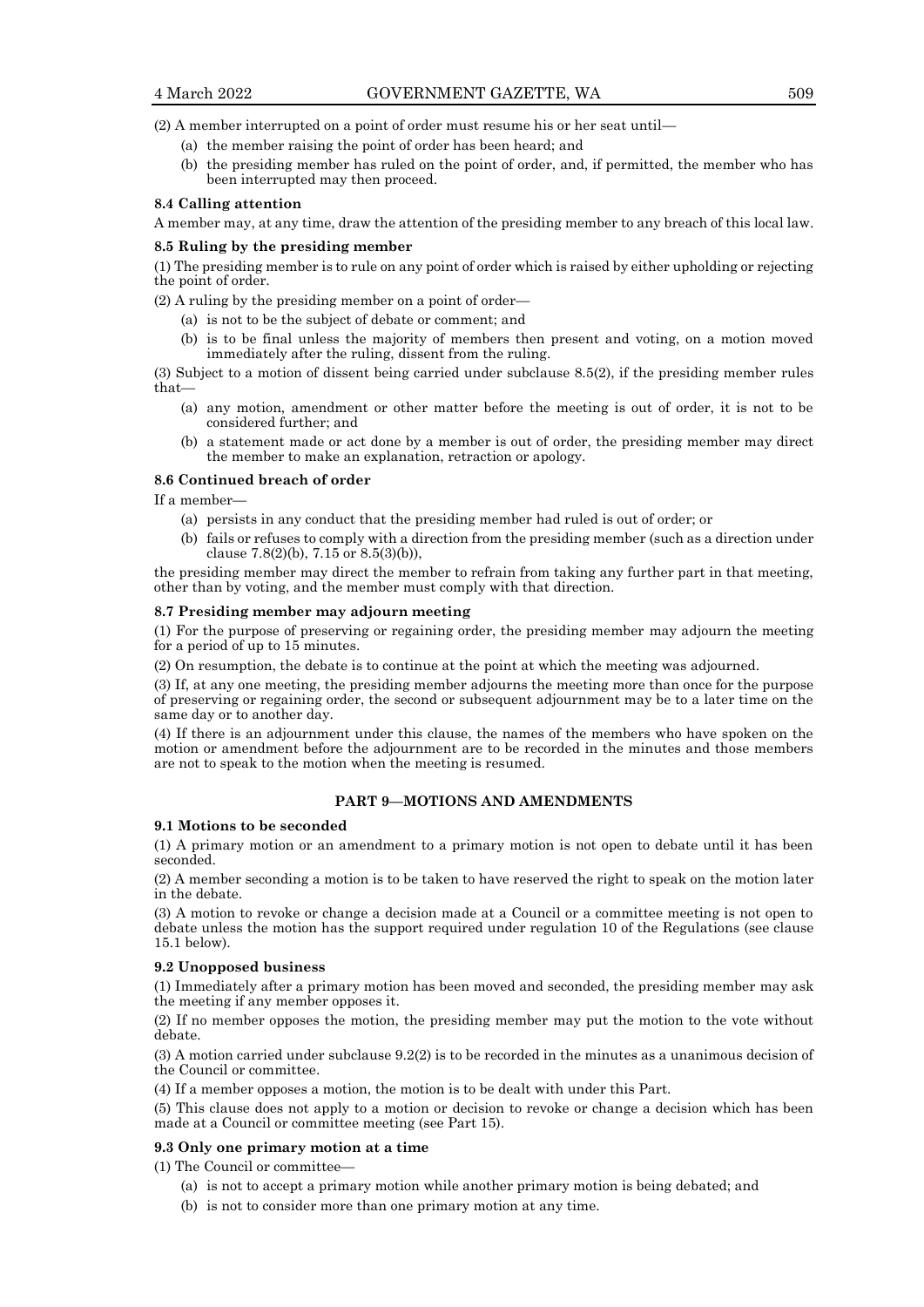(2) The presiding member may require that a complex primary motion, or a complex amendment to a primary motion, is to be broken down and put in the form of more than one motion, each of which is to be put in sequence.

# **9.4 Order of call in debate**

The presiding member is to call speakers to a primary motion in the following order—

- (a) the mover to state the motion;
- (b) a seconder to the motion;
- (c) the mover to speak to the motion;
- (d) the seconder to speak to the motion;
- (e) a speaker against the motion;
- (f) a speaker for the motion;
- (g) other speakers against and for the motion, alternating where possible; and
- (h) mover takes right of reply which closes debate.

# **9.5 Limit of debate**

The presiding member may offer the right of reply and put a primary motion to the vote if he or she believes that sufficient discussion has taken place even though all members may not have spoken.

### **9.6 Member may require motion to be read**

A member may require the motion under discussion to be read at any time during a debate, but not so as to interrupt any other member who is speaking.

### **9.7 Consent of seconder required for alteration**

The mover of a primary motion may not alter the wording of the motion without the consent of the seconder.

### **9.8 Order of amendments**

Any number of amendments may be proposed to a primary motion, but when an amendment is moved to a primary motion, no second or subsequent amendment is to be moved or considered until the first amendment has been withdrawn, lost or carried.

### **9.9 Form of an amendment**

An amendment must add, delete, or substitute words to the primary motion.

# **9.10 Amendments must not negate original motion**

An amendment to a primary motion cannot negate the original motion or the intent of the original motion.

#### **9.11 Relevance of amendments**

An amendment must be relevant to the motion in respect of which it is moved.

# **9.12 Mover of motion may speak on amendment**

Any member may speak during debate on an amendment.

# **9.13 Effect of an amendment**

If an amendment to a primary motion is carried, the motion as amended then becomes the primary motion, on which any member may speak and any further amendment may be moved.

# **9.14 Withdrawal of motion and amendments**

(1) The Council or a committee may, without debate, grant leave to withdraw a primary motion or amendment on the request of the mover of the motion or amendment if—

- (a) it has the approval of the seconder; and
- (b) there is no voice expressed to the contrary by any member, in which case discussion on the motion or amendment is to continue.

(2) If either paragraph (a) or (b) of subclause (1) applies, the discussion on the motion or amendment is to continue.

(3) Where an amendment has been proposed to a primary motion, the primary motion is not to be withdrawn, except by consent of the majority of members present, until the amendment proposed has been withdrawn or lost.

# **9.15 Right of reply**

- (1) The mover of a primary motion has the right of reply.
- (2) The mover of any amendment to a primary motion has a right of reply.

(3) The right of the reply may be exercised only—

- (a) where no amendment is moved to the primary motion—at the conclusion of the discussion on the motion; or
- (b) where one or more amendments have been moved to the primary motion—at the conclusion of the discussion on the primary motion and any amendments.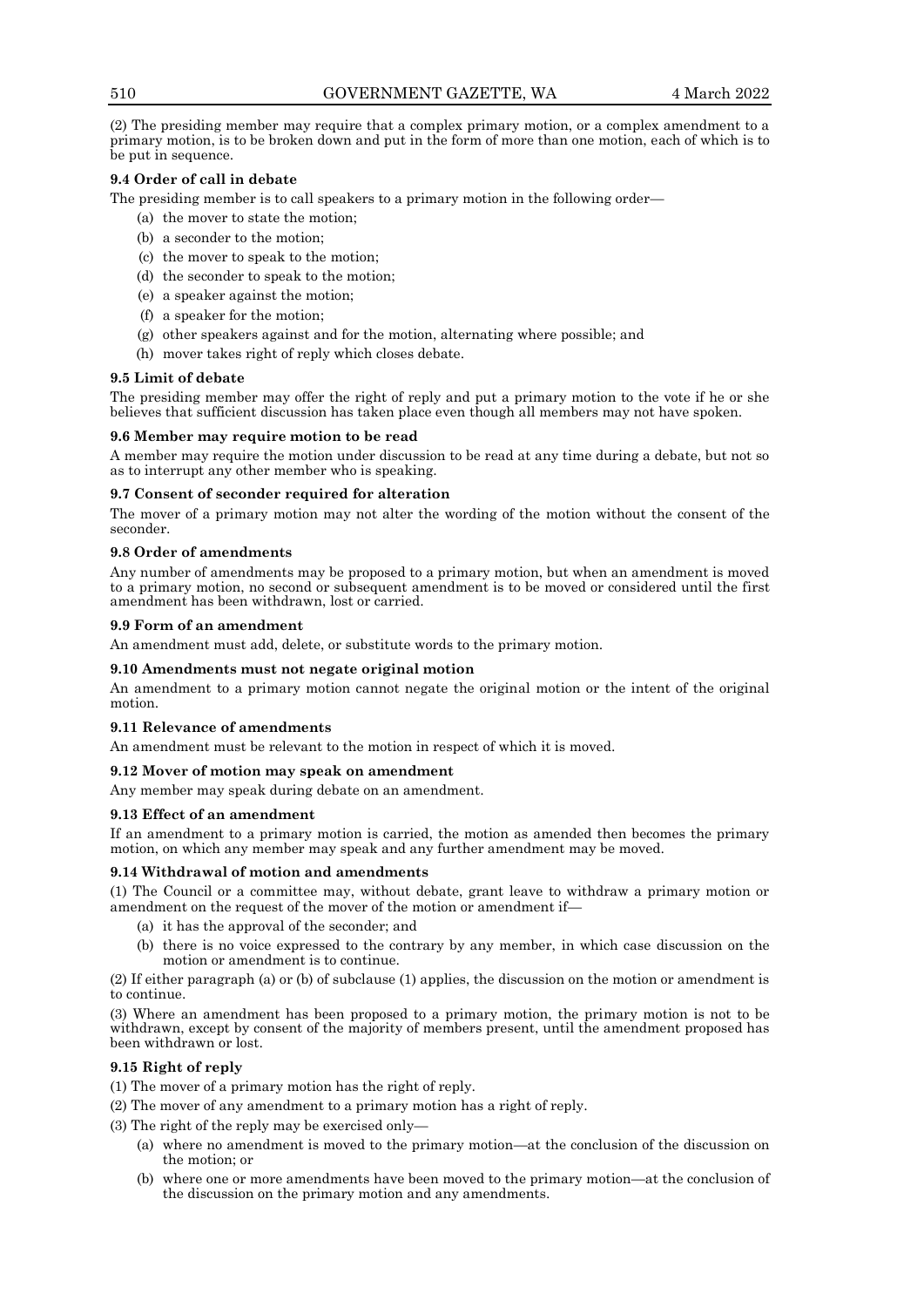(4) After the mover of the primary motion has commenced the reply—

- (a) no other member is to speak on the motion; and
- (b) there is to be no further discussion on, or any further amendment to, the motion.

(5) The right of the reply is to be confined to rebutting arguments raised by previous speakers and no new matter is to be introduced.

(6) At the conclusion of the right of reply, the primary motion, or the primary motion as amended, is immediately to be put to the vote.

# **PART 10—PROCEDURAL MOTIONS**

# **10.1 Permissible Procedural Motions**

In addition to the right to move an amendment to a primary motion (under Part 9), a member may move any of the following procedural motions—

- (a) that the debate now be adjourned;
- (b) that the meeting now adjourn;
- (c) that the motion be deferred;
- (d) that the motion now be put;
- (e) that the item be referred back to the CEO or a committee;
- (f) that the member be no longer heard;
- (g) that the ruling of the presiding member be disagreed with;
- (h) that the meeting be closed to the public (see clause 6.2);
- (i) that the meeting be now closed;

#### **10.2 No debate**

(1) The mover of a motion stated in paragraphs (a), (b), (c), (e), (f), (h), (i) or (j) of clause 10.1 may speak to the motion for not more than 5 minutes, the seconder is not to speak other than to formally second the motion, and there is to be no debate on the motion.

(2) The mover of a motion stated in paragraph (d) or (g) of clause 10.1 may not speak to the motion, the seconder is not to speak other than to formally second the motion, and there is to be no debate on the motion.

# **10.3 Who may move?**

With the exception of 10.1(g) a member who has moved, seconded, or spoken for or against the primary motion, or any amendment to the primary motion, cannot move any procedural motion which, if carried, would close the debate on the primary motion or amendment.

#### **10.4 Procedural motions—right of reply on primary motion**

The carrying of a procedural motion which closes debate on the primary motion or amendment and forces a decision on the primary motion or amendment does not deny the right of reply to the mover of the primary motion.

#### **10.5 Debate to be adjourned**

(1) A motion "that the debate be adjourned"—

- (a) Is to state the time to which the debate is to be adjourned; and
- (b) If carries, has the effect that all debate on the primary motion or amendment ceases immediately, but continues at the time stated in the motion.
- (c) Must not be moved in respect of the election of the chairman or deputy chairman.

(2) A member must not, at the same meeting, move or second more than one motion "that the debate be adjourned" in respect of the same item.

#### **10.6 Meeting now adjourns**

(1) A member is not to move or second more than one motion of adjournment during the same meeting. (2) Before putting the motion for the adjournment of a meeting, the presiding member may seek leave of the meeting to deal first with matters that may be subject of an adoption by exception resolution (see clause 5.7).

(3) A motion "that the meeting now adjourn"—

- (a) is to state the time and date to which the meeting is to be adjourned; and
- (b) if carried, has the effect that the meeting is adjourned to the time and date specified in the motion.

(4) A meeting adjourned under subclause 10.6(3) is to continue from the point at which it was adjourned, unless the presiding member or the meeting determines otherwise.

#### **10.7 Motion be deferred**

(1) If a motion "that the motion be deferred" (and the reasons for the motion), is carried, then all debate on the primary motion and any amendment is to cease and the motion or amendment is to be resubmitted for consideration at a time and date specified in the motion.

(2) A motion "that the motion be deferred" must not be moved in respect of the election of the chairman or deputy chairman.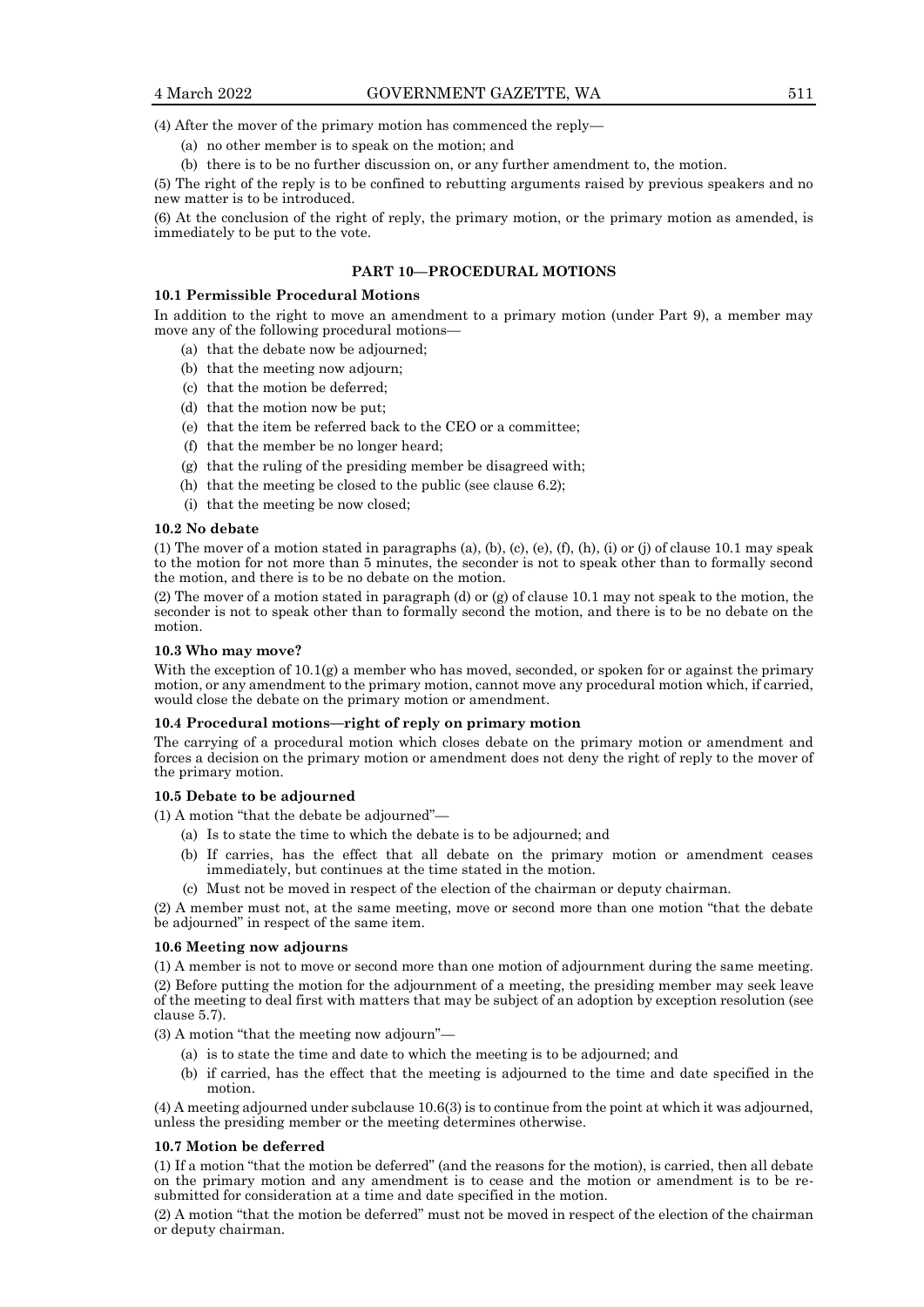### **10.8 Motion to be now put**

(1) If the motion "that the motion be now put", is carried during discussion on a primary motion without amendment, the presiding member is to offer the right of reply and then immediately put the motion to the vote without further debate.

(2) If the motion "that the motion be now put" is carried during debate of the amendment, the presiding member is to put the amendment to the vote without further debate.

(3) This motion, if lost, causes debate to continue.

# **10.9 That the item be referred back to the CEO or a committee**

(1) Is a motion "that the item be referred back to the CEO or a committee" (and the reasons for the motion), is carried, debate on the primary motion and any amendment is to cease and the primary motion, excluding any amendment, is to be referred back to the CEO or a committee for further consideration.

(2) If the motion in clause 10.9(1) is lost, debate on the primary motion or amendment is to continue.

### **10.10 Member to be no longer heard**

If the motion "that the member be no longer heard", is carried, the speaker against whom the motion has been moved cannot speak further on the current primary motion, or any amendment relating to it, except to exercise the right of reply if he or she is the mover of the primary motion.

### **10.11 Ruling of the presiding member be disagreed with**

If the motion "that the ruling of the presiding member be disagreed with" is carried, that ruling is to have no effect and the meeting is to proceed accordingly.

#### **10.12 The meeting now be closed**

(1) If a motion "that the meeting now be closed", is carried, then—

- (a) the presiding member is to close the meeting, and no further business may be transacted; and (b) any business outstanding on the agenda for that meeting is to be carried forward to the agenda
- for the next ordinary meeting.

(2) If the motion "that the meeting now be closed" is carried at a meeting of the Council—

- (a) the names of members who have spoked on the matter are to be recorded in the minutes; and
- (b) the provisions of clause 7.9 (speaking twice) apply when the outstanding business is resumed.

# **PART 11—DISCLOSURE OF INTERESTS**

#### **11.1 Disclosure of interests**

The requirements for members and employees to disclose financial and other interests, the nature of the interests that must be disclosed, and related matters are dealt with in the Act, the Regulations, the Model Code of Conduct Regulations and the TPRC Code of Conduct.

# **PART 12—VOTING**

#### **12.1 Motion—when put**

(1) Immediately after the debate on any motion is concluded and the right of reply has been exercised, the presiding member—

- (a) is to put the motion to the meeting; and
- (b) if requested by a member, is again to state the terms of the motion.

(2) A member must not leave the meeting or cross the meeting room when the presiding member is putting any motion.

# **12.2 Voting**

Voting is dealt with in the Act and Regulations.

#### **12.3 Majorities required for decisions**

The majorities required for decisions of the Council and committees are dealt with in the Act.

#### **12.4 Method of taking vote**

(1) In taking the vote on any motion , the presiding member—

- (a) is to put the motion, first in the affirmative, and then in the negative;
- (b) may put the motion in this way as often as may be necessary to enable them to determine whether the affirmative or the negative has the majority of votes;
- (c) may accept a vote on the voices or may require a show of hands; and
- (d) is subject to this clause, is to declare the result.

(2) If a member calls for a show of hands, the result of the vote is to be determined on the count of raised hands.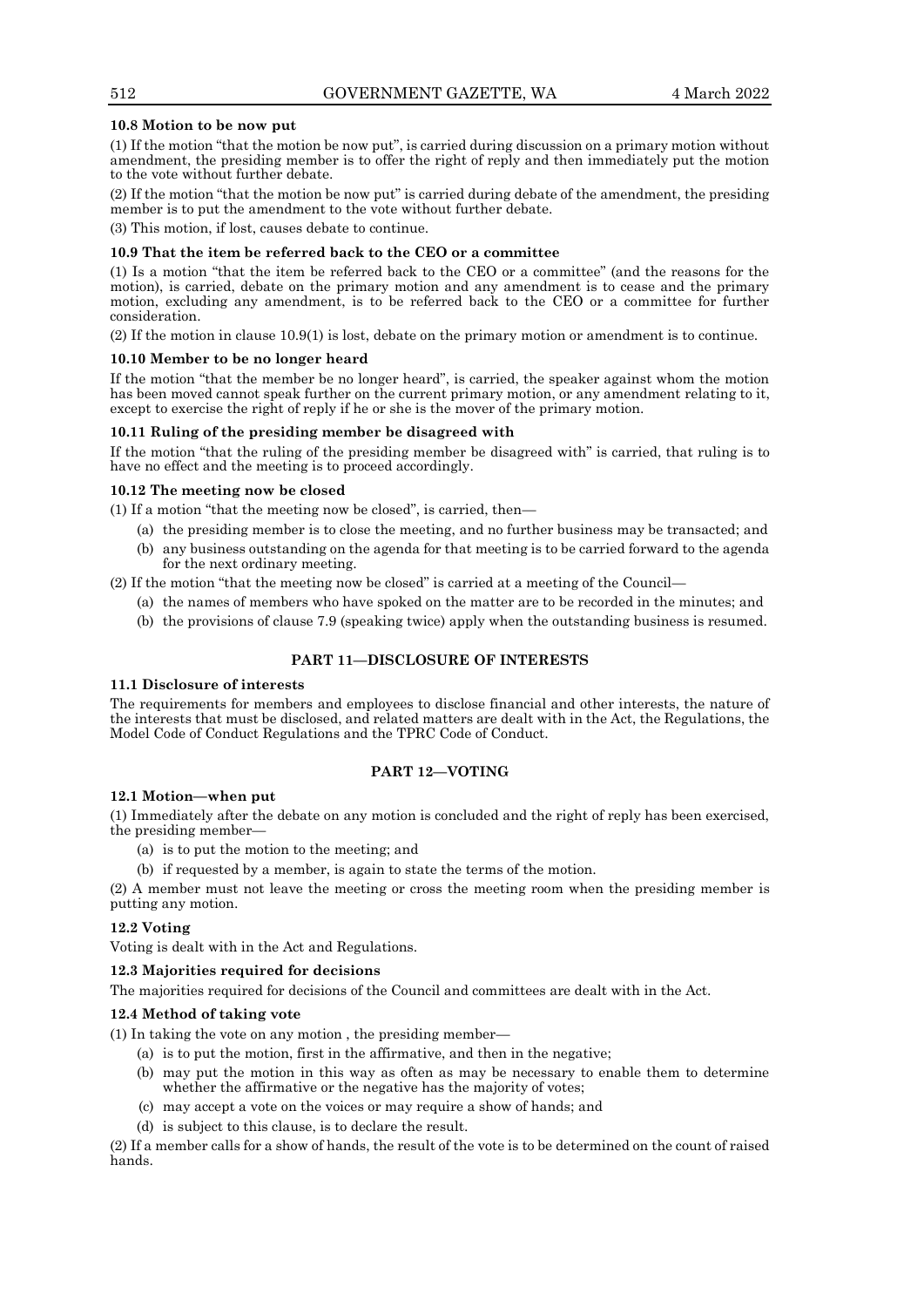(3) If a member specifically requests that there be recorded—

- (a) their vote; or
- (b) the vote of all members present on a matter voted on at a meeting of the Council or a committee, the presiding member is to cause the vote of votes, as the case may be, to be recorded in the minutes.

# **PART 13—MINUTES**

#### **13.1 Keeping of Minutes**

The keeping and confirmation of minutes are dealt with in the Act.

# **13.2 Content of Minutes**

The content of minutes is dealt with in the Regulations.

#### **13.3 Public Inspection of Unconfirmed Minutes**

The public inspection of unconfirmed minutes is dealt with in the Regulations.

### **13.4 Confirmation of Minutes**

(1) The CEO is to give to each member—

- (a) the unconfirmed minutes of each Council meeting—within 10 clear working days after the meeting; and
- (b) the unconfirmed minutes of a committee meeting—within 5 clear working days after the meeting.

(2) When minutes of a meeting of Council or a committee are distributed for consideration prior to their confirmation at the next meeting, if a member is dissatisfied with the accuracy of the minutes, the member may provide the CEO a written copy of the alternative wording to amend the minutes no later than 7 working days before the next meeting of the Council or committee.

(3) At the next meeting of Council or a committee, the member who provided the alternative wording is to, at the time for confirmation of minutes

- (a) state the item or items with which they are dissatisfied; and
- (b) propose a motion clearly outlining the alternative wording to amend the minutes

(4) A member must not discuss items of business contained in the minutes, other than discussion as to their accuracy as a record of the proceedings.

# **PART 14—ADJOURNMENT OF MEETING**

#### **14.1 Meeting may be adjourned**

The Council or a committee may adjourn any meeting—

- (a) to a later time on the same day; or
- (b) to any other time on any other day, including a time which coincides with the conclusion of another meeting or event.

#### **14.2 Effect of adjournment**

Where any matter, motion, debate or meeting is adjourned under this local law—

- (a) the names of members who have spoken on the matter prior the adjournment are to be recorded in the minutes;
- (b) debate is to be resumed at the next meeting at the point where it was interrupted; and
- (c) the provisions of clause 7.9 (speaking twice) apply when the debate is resumed.

# **PART 15—IMPLEMENTING DECISIONS**

#### **15.1 Requirements to revoke or change decisions**

The requirements to revoke or change a decision made at a meeting are dealt with in the Regulations.

## **15.2 Procedure for moving a revocation motion**

- (1) A motion to revoke or change a decision made at a meeting must—
	- (a) be in writing in a form prescribed by Council
	- (b) specify the decision proposed to be revoked or changed;
	- (c) include a reason or reasons for the revocation motion;
	- (d) be supported by the number of members required under the Regulations;
	- (e) specify the date of the meeting of Council or a committee where it is to be presented, as the case may be; and
	- (f) be given to the CEO in accordance with the notice of motion provisions in clause 5.4.
- (2) A notice of revocation motion given to the CEO must be dealt with in accordance with clause 5.4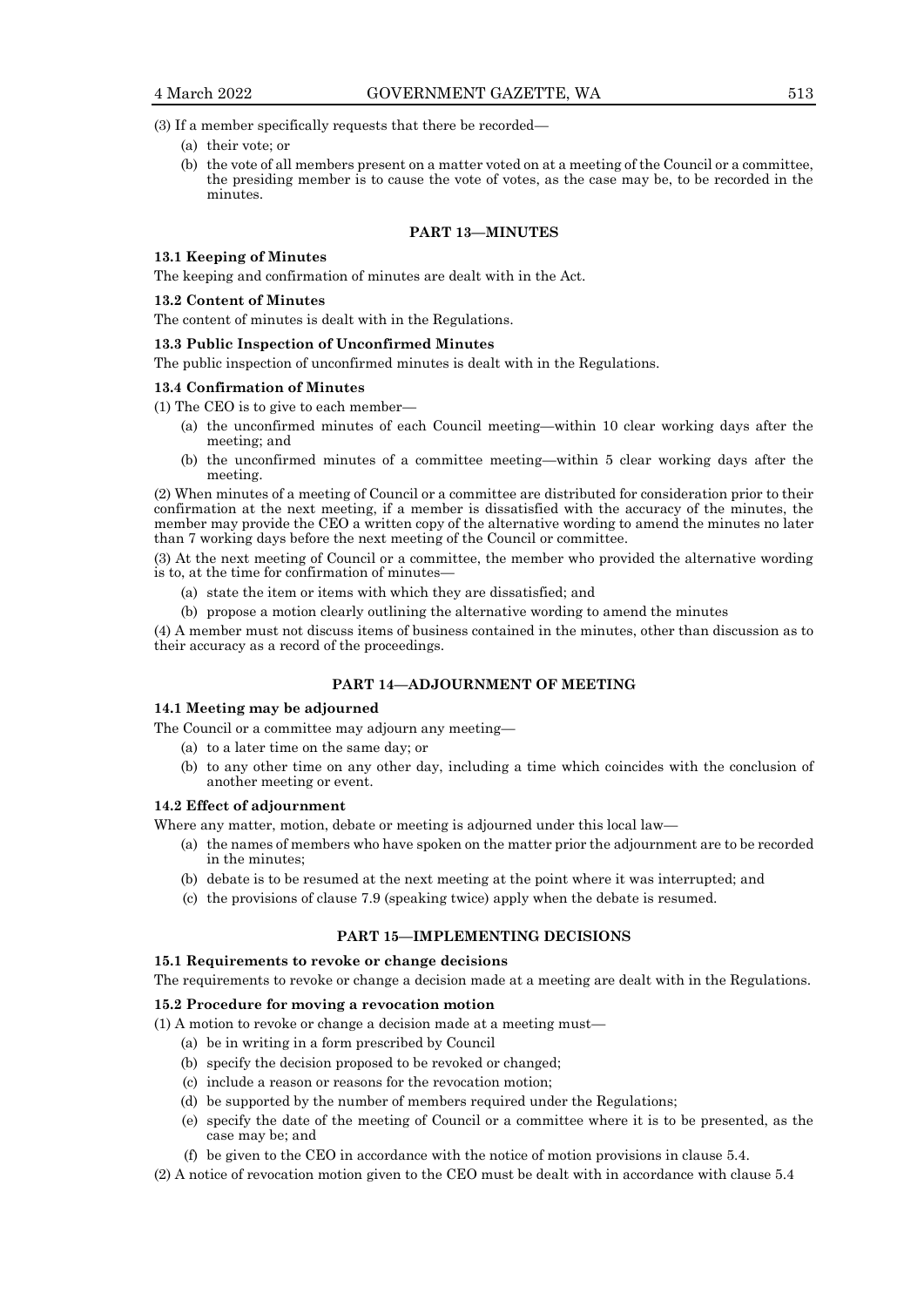# **15.3 Limitations on powers to revoke or change decisions**

(1) Subject to clause 15.3(2), the Council or a committee is not to consider a motion to revoke or change a decision—

- (a) where, at the time the motion is moved or notice is given, any action has been taken under clause 15.4 to implement the decision; or
- (b) where the decision is procedural in its form or effect.

(2) The Council or a committee may consider a motion to revoke or change a decision of the kind described in clause  $15.3(1)(a)$  if the motion is accompanied by a written statement of the legal and financial consequences of carrying the motion.

#### **15.4 Implementing a decision**

(1) Subject to subclause (4), and unless a resolution is made under subclause (2), a decision made at a meeting is not to be implemented by the CEO or any other person until after 12 noon of the first clear working day after the commencement of the meeting at which the decision was made.

(2) The Council or a committee may, by resolution carried at the same meeting at which a decision was made, request the CEO to take immediate action to implement the decision.

(3) A decision made at a meeting is not to be implemented by the CEO or any other person—

- (a) if, before commencing any implementation action, the CEO or that person is given a valid notice of revocation motion; and
- (b) unless and until the valid notice of revocation motion has been determined by the Council or the committee as the case may be.

(4) The CEO is to ensure that members of the public attending a meeting are informed, by an appropriate notice, that a decision to grant an authorisation—

- (a) is to take effect only in accordance with this clause; and
- (b) cannot be acted upon by the person who has been granted the authorisation unless and until the decision has been implemented in accordance with this clause.

#### **15.5 Meaning of terms**

In this Part—

*implement*, in relation to a decision, includes—

- (a) communicate notice of the decision to a person affected by, or with an interest in, the decision; and
- (b) take any other action to give effect to the decision; and
- *valid notice of revocation motion* means a notice of a motion to revoke or change a decision that—
	- (a) complies with the requirements of the Act, Regulations and the Meeting Procedures and may be considered, but has not yet been considered, by the Council or a committee as the case may be; and
	- (b) if carried and implemented, would result in the decision being revoked or being substantially different.

# **PART 16—SUSPENSION OF THESE MEETING PROCEDURES**

# **16.1 Suspension of these Meeting Procedures**

(1) A member may, at any time, move that the operation of one or more of the clauses of these Meeting Procedures be suspended.

(2) A member moving a motion under subclause (1) is to identify the clause or clauses to be suspended, and state the reasons for the motion, but no other discussion is to take place.

(3) A motion under subclause (1) which is seconded and carried by absolute majority, is to suspend the operation of the clause or clauses to which the motion relates for the duration of the meeting, unless the meeting earlier resolves otherwise.

#### **16.2 Where Meeting Procedures do not apply**

(1) In situations where—

- (a) these Meeting Procedures have been suspended; or
- (b) a matter is not regulated by the Act, the Regulations or these Meeting Procedures, the presiding member is to decide questions relating to the conduct of the meeting.

(2) The decision of the presiding member under subclause (1) is final, except where a motion of dissent is moved and carried under clause 10.11.

# **PART 17—MISCELLANEOUS**

#### **17.1 Representation on public bodies**

When the Council is required to appoint or nominate a member or other person to a public body, written notice of the vacancy or need for the appointment or nomination is to be given to all members and the Council is by resolution to determine the appointment or nomination.